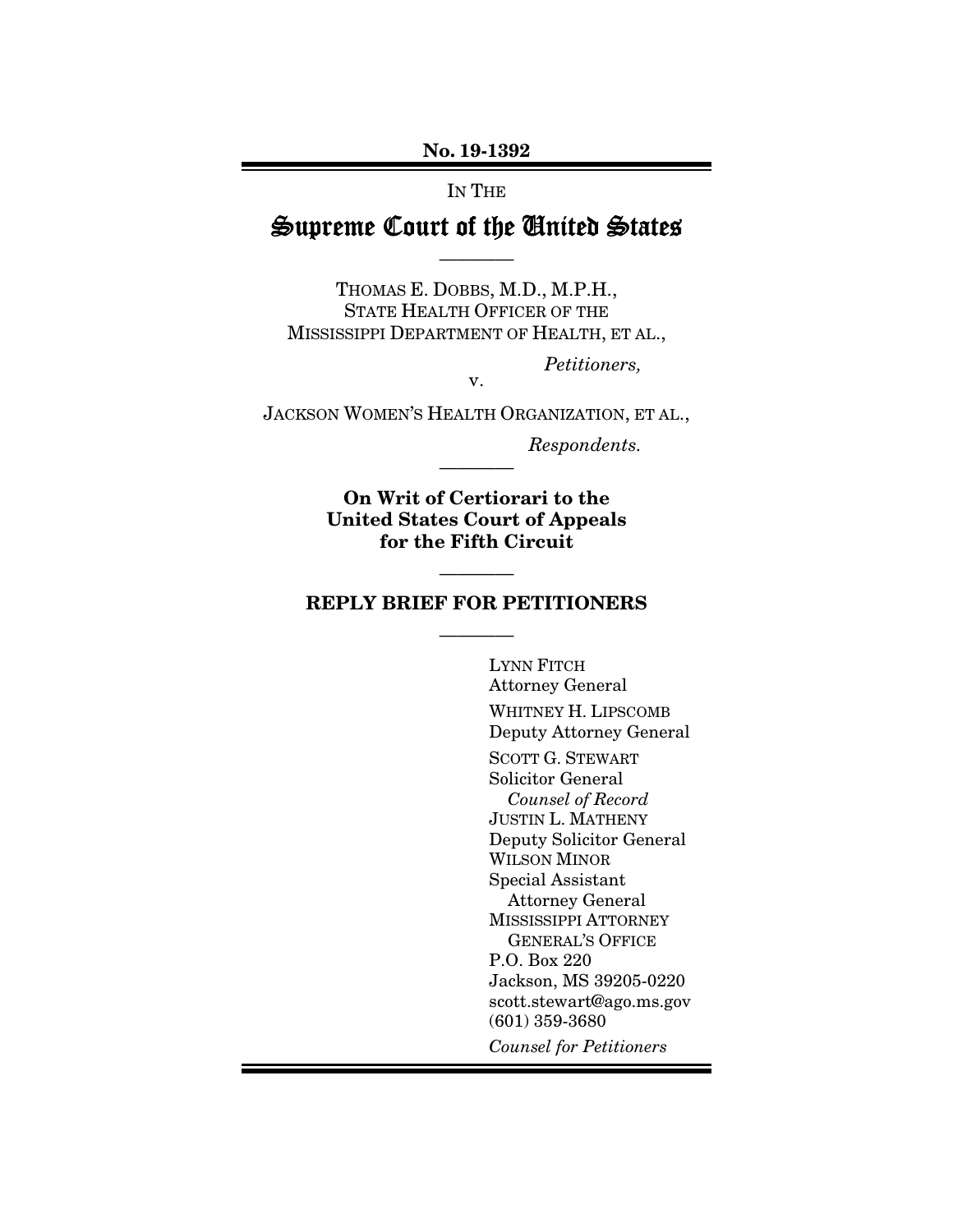# **TABLE OF CONTENTS**

| I. This Is The Case To Set Abortion Precedent                                         |
|---------------------------------------------------------------------------------------|
| II. This Court Should Overrule Its Abortion                                           |
| A. This Court's Abortion Precedents And A                                             |
| B. Factual Progress Has Overtaken This<br>Court's Abortion Precedents And A Viability |
| C. Reliance Interests Do Not Support Retaining<br>This Court's Abortion Precedents Or |
| D. At Minimum This Court Should Reject A                                              |
|                                                                                       |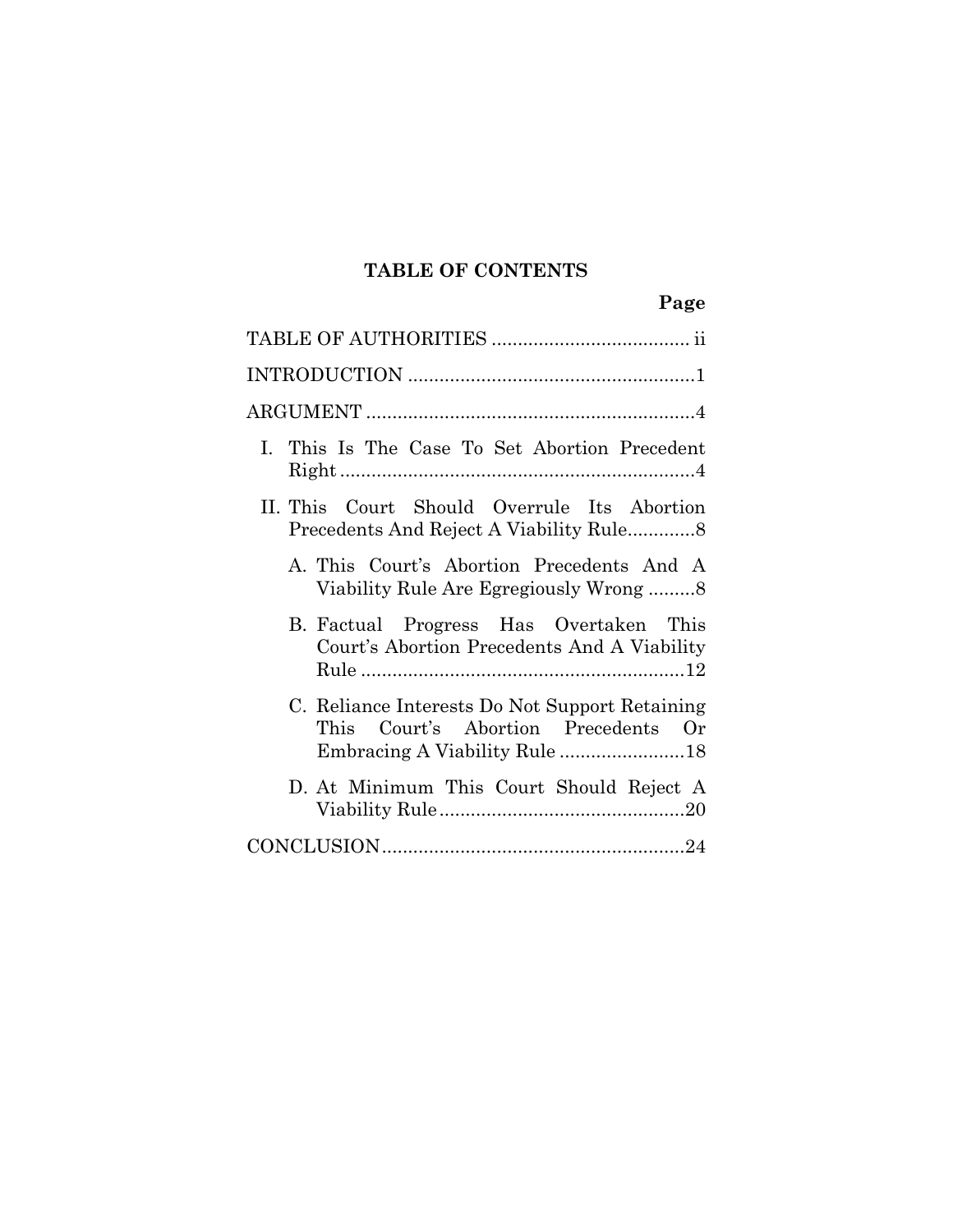## **TABLE OF AUTHORITIES**

## **Cases**

| <b>Board of Trustees of the University</b>  |
|---------------------------------------------|
| of Alabama v. Garrett,                      |
|                                             |
| Box v. Planned Parenthood of                |
| Indiana & Kentucky, Inc.,                   |
|                                             |
| Carey v. Population Services International, |
|                                             |
| Citizens United v. FEC,                     |
|                                             |
| City of Akron v. Akron Center for           |
| Reproductive Health, Inc.,                  |
|                                             |
| Decker v. Northwest Environmental           |
| Defense Center,                             |
|                                             |
| Dickerson v. United States,                 |
|                                             |
| Fry v. Pliler,                              |
|                                             |
| Fulton v. City of Philadelphia,             |
|                                             |
| Gonzales v. Carhart,                        |
|                                             |
| Hubbard v. United States,                   |
|                                             |
|                                             |

ii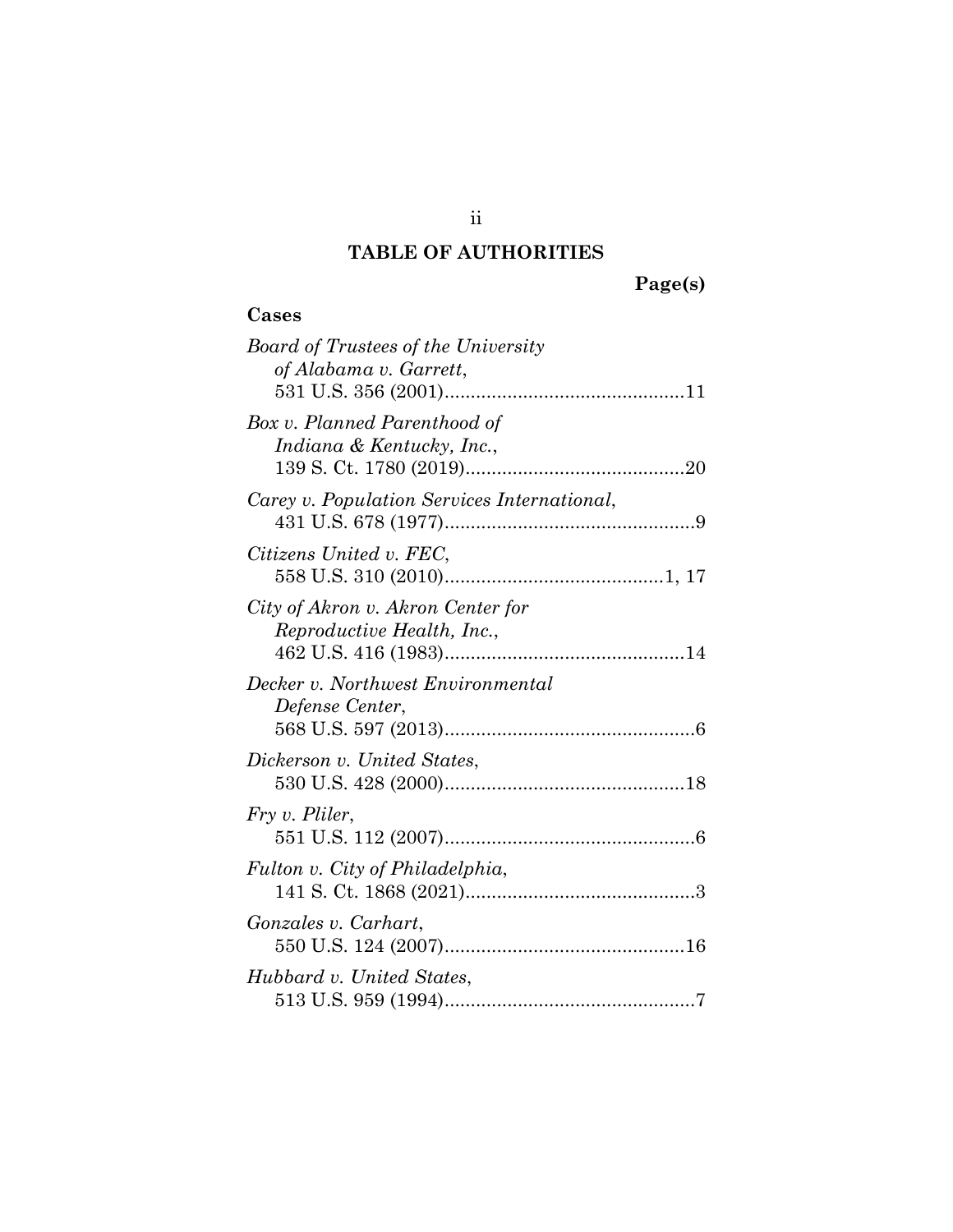| Hubbard v. United States,                                                                       |
|-------------------------------------------------------------------------------------------------|
| Kimel v. Florida Board of Regents,                                                              |
| Knick v. Township of Scott,                                                                     |
| <i>Memphis Center for Reproductive</i><br>Health v. Slatery,<br>$-$ F.4th $-$ , 2021 WL 4127691 |
| Planned Parenthood of Southeastern<br>Pennsylvania v. Casey,                                    |
| Ramos v. Louisiana,                                                                             |
| Roe v. Wade,                                                                                    |
| San Antonio Independent School<br>District v. Rodriguez,                                        |
| Thornburgh v. American College of<br>Obstetricians & Gynecologists,                             |
| Visa Inc. v. Osborn,                                                                            |
| Washington v. Glucksberg,                                                                       |
| Webster v. Reproductive Health Services,                                                        |

iii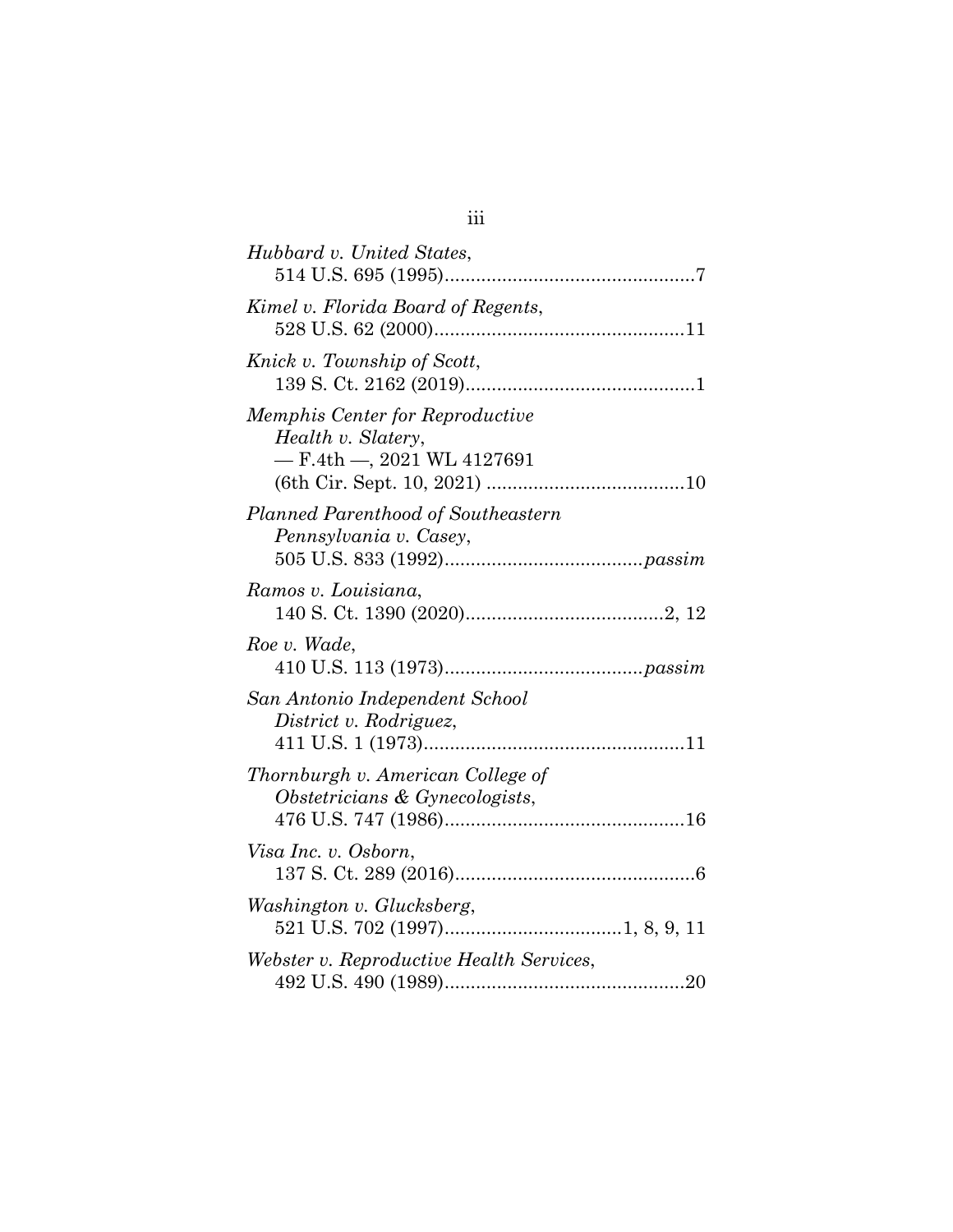| Williams-Yulee v. Florida Bar, |  |
|--------------------------------|--|
|                                |  |

## **Constitutional Provisions**

### **Statute**

Miss. Code Ann. § 41-41-191 ............................*passim*

## **Rule**

|--|--|--|--|

## **Other Authorities**

| The Federalist No. 78                                   |  |
|---------------------------------------------------------|--|
|                                                         |  |
| Robert H. Jackson,<br>Decisional Law and Stare Decisis, |  |
|                                                         |  |

#### iv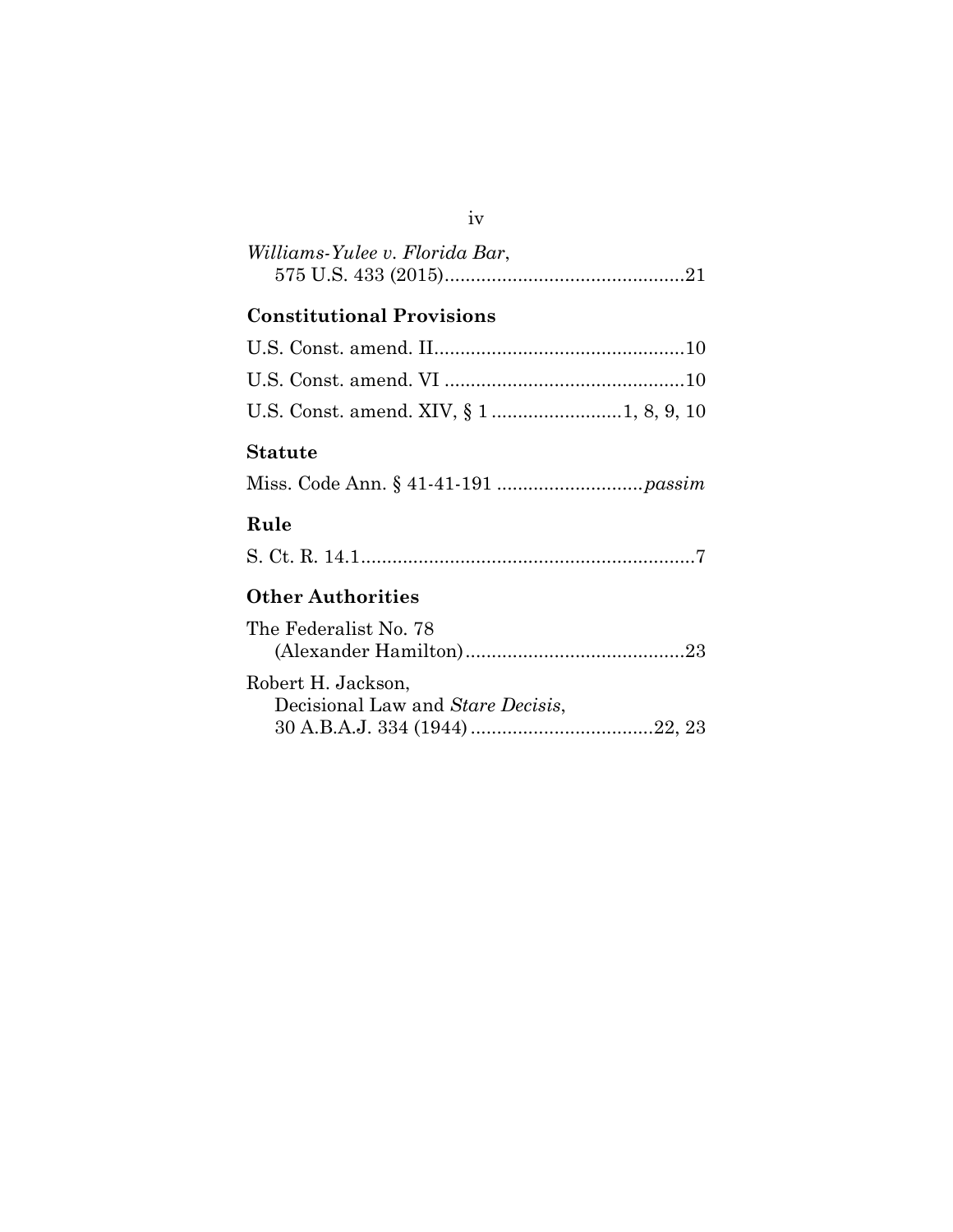#### **INTRODUCTION**

For 30 years, no party has had to defend *Roe v. Wade*, 410 U.S. 113 (1973). No party has ever had to defend *Planned Parenthood of Southeastern Pennsylvania v. Casey*, 505 U.S. 833 (1992). Finally forced to defend those cases, respondents drive home the stark reality: *Roe* and *Casey* are indefensible. At each turn, respondents' "effort to defend" *Roe* and *Casey* "underscores" the overwhelming case for rejecting those decisions. *Citizens United v. FEC*, 558 U.S. 310, 382 (2010) (Roberts, C.J., concurring).

Respondents do not claim that constitutional text or structure establishes a right to abortion. And they do not seriously argue that *Roe* and *Casey* are correct as an original matter. Their defense of *Casey* is to repeat its reasoning. Resp.Br.17-22. But *Casey*'s reasoning is "not just wrong" but "exceptionally ill founded." *Knick v. Township of Scott*, 139 S. Ct. 2162, 2178 (2019). *Casey* reasoned that general interests in personal autonomy support a constitutional right to abortion. Yet this Court has repudiated that approach of "deduc[ing]" rights "from abstract concepts of personal autonomy." *Washington v. Glucksberg*, 521 U.S. 702, 725 (1997). To tie due process to the accumulated wisdom of the people rather than "the policy preferences" of judges, this Court demands that an asserted fundamental right, "careful[ly] descri[bed]," be "deeply rooted in this Nation's history and tradition." *Id.* at 720, 721. A right to abortion has no such roots. Pet.Br.12-13. Like *Roe*, *Casey* cast the Constitution and precedent aside to recognize a unique due-process right that ends a human life. "*Casey* said it" is no defense because *Casey* is gravely wrong.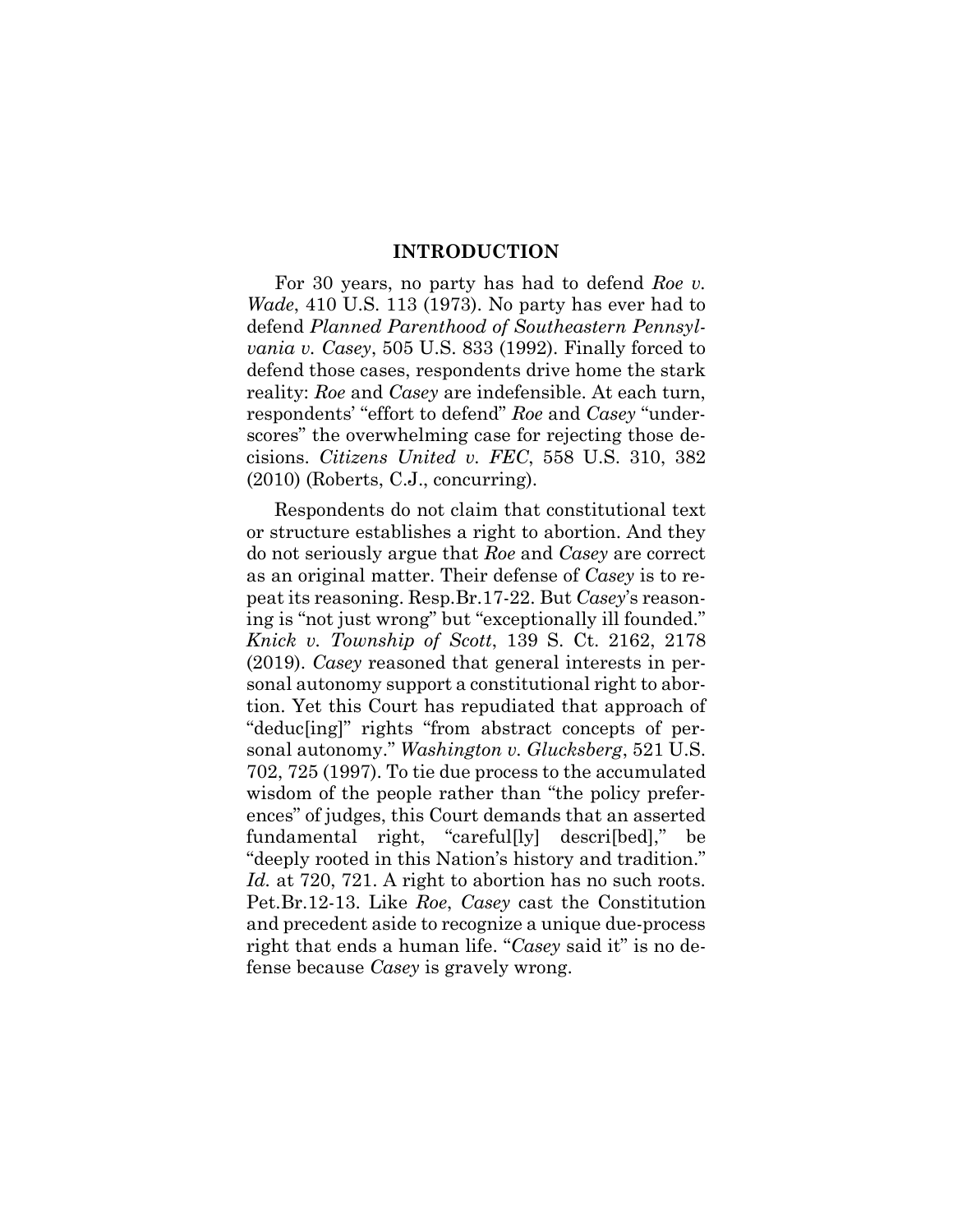Respondents do not claim that abortion jurisprudence is workable. Pet.Br.19-22. They claim only that a viability rule is workable. Resp.Br.22-23. But even that is not so. Viability has no relationship to the state interests that abortion affects, so a viability rule cannot workably account for those interests. Pet.Br.41- 42. And it is clear why respondents go no deeper on workability: they do not want to defend the workability of *Casey*'s undue-burden standard. The fact that in the first case squarely calling upon this Court to overrule *Casey*—respondents cannot bring themselves to defend the "standard of general application" that *Casey* announced, 505 U.S. at 876 (plurality opinion), tells this Court all it needs to know about the workability of its abortion caselaw.

Respondents do not dispute that *Roe* and *Casey* have damaged democratic self-governance, the Nation, the law, and this Court. Pet.Br.23-28. Indeed, respondents amplify these points when they excoriate this Court's special test for evaluating facial challenges to abortion laws. Respondents condemn that "rights-by-numbers test" as irreconcilable with the rules this Court applies elsewhere in the law. Resp.Br.47, 49-50. In spotlighting this Court's departure from neutral rules of law in abortion cases, respondents confirm the strong grounds for overruling.

Respondents urge that no factual developments support abandoning *Roe* and *Casey*. Resp.Br.23-36. Yet respondents deny the decades of leaps forward in policy, society, medicine, and science that have continued to "unmask[ ]" how baseless and arbitrary *Roe* and *Casey* are. *Ramos v. Louisiana*, 140 S. Ct. 1390, 1415 (2020) (Kavanaugh, J., concurring in part). When *Roe* was decided, this Court refused even to say when human life begins, many laws and policies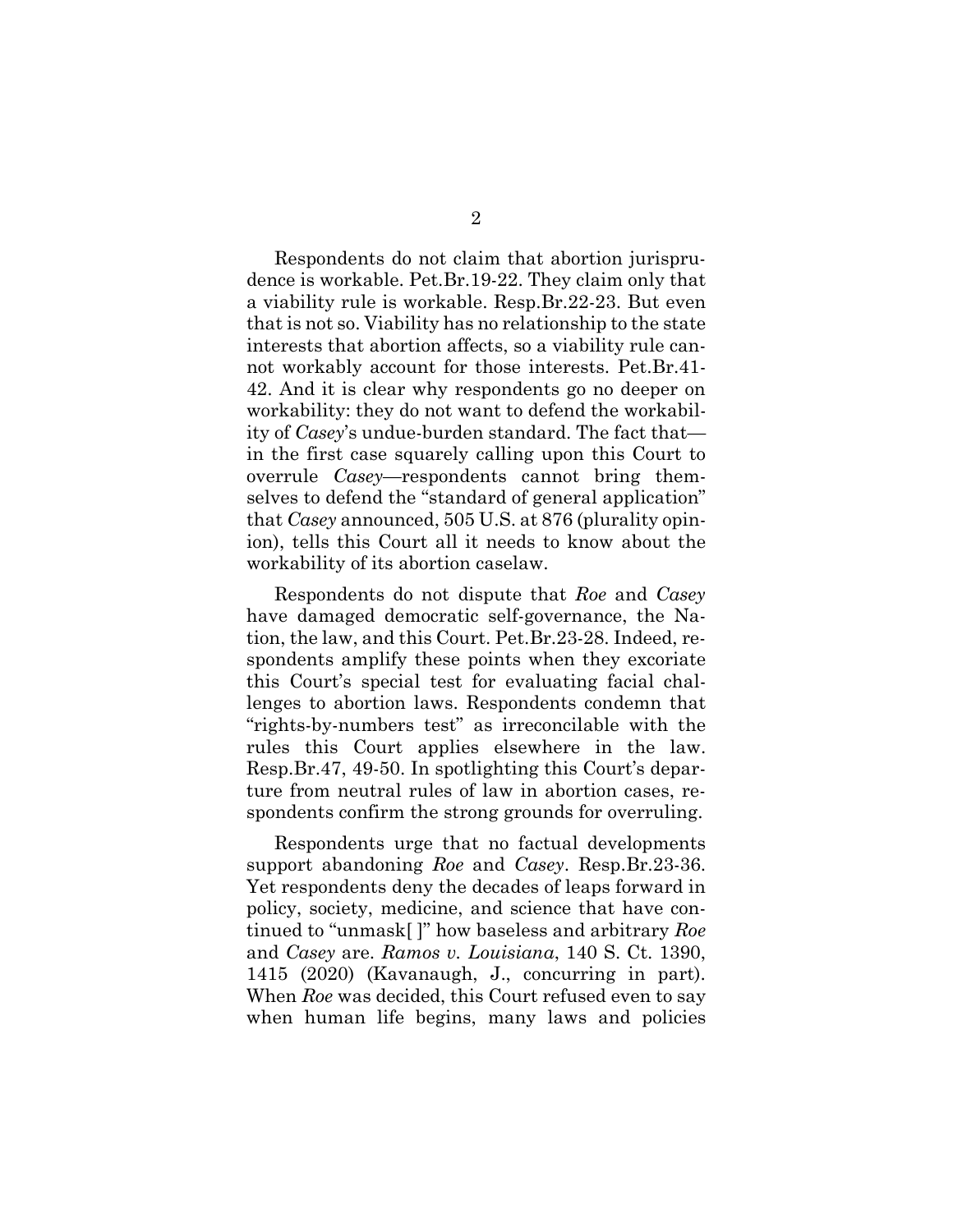promoting equality were yet to come, and women composed but a small part of legislative bodies. It is not the same world today. And respondents' factual account would not aid them even if it were true. Overruling does not require any change in facts. *Roe* and *Casey* were egregiously wrong when they were decided. A factual standstill would just mean that they are as wrong now as they were decades ago.

Respondents urge that abortion is critical to women's success and health. Resp.Br.36-41. Yet respondents disregard the ubiquity of safe-haven laws that eliminate parenting burdens altogether, discount that the Act here includes a health exception, downplay laws that promote women's career and family success, and diminish contraceptive advances. Pet.Br.29-30, 34-35. Respondents even claim that abortion has driven women's success—while disparaging that success as "incremental." Resp.Br.41. That incredible view writes off the robust career and family success that innumerable women have achieved without relying on abortion.

Last, respondents contend that there is no sound alternative approach to judicial review of abortion laws other than the one imposed by *Roe* and *Casey*. Resp.Br.41-50. But there is a sound alternative: return the matter to the people. That approach—with abortion restrictions assessed under rational-basis review—is used on almost every important issue this country faces. Rational-basis review is familiar to courts and easy to apply. Unlike some areas of law where the right alternative may present a hard question, here it does not: rational-basis review is "what should replace" *Roe* and *Casey*. *Fulton v. City of Philadelphia*, 141 S. Ct. 1868, 1883 (2021) (Barrett, J.,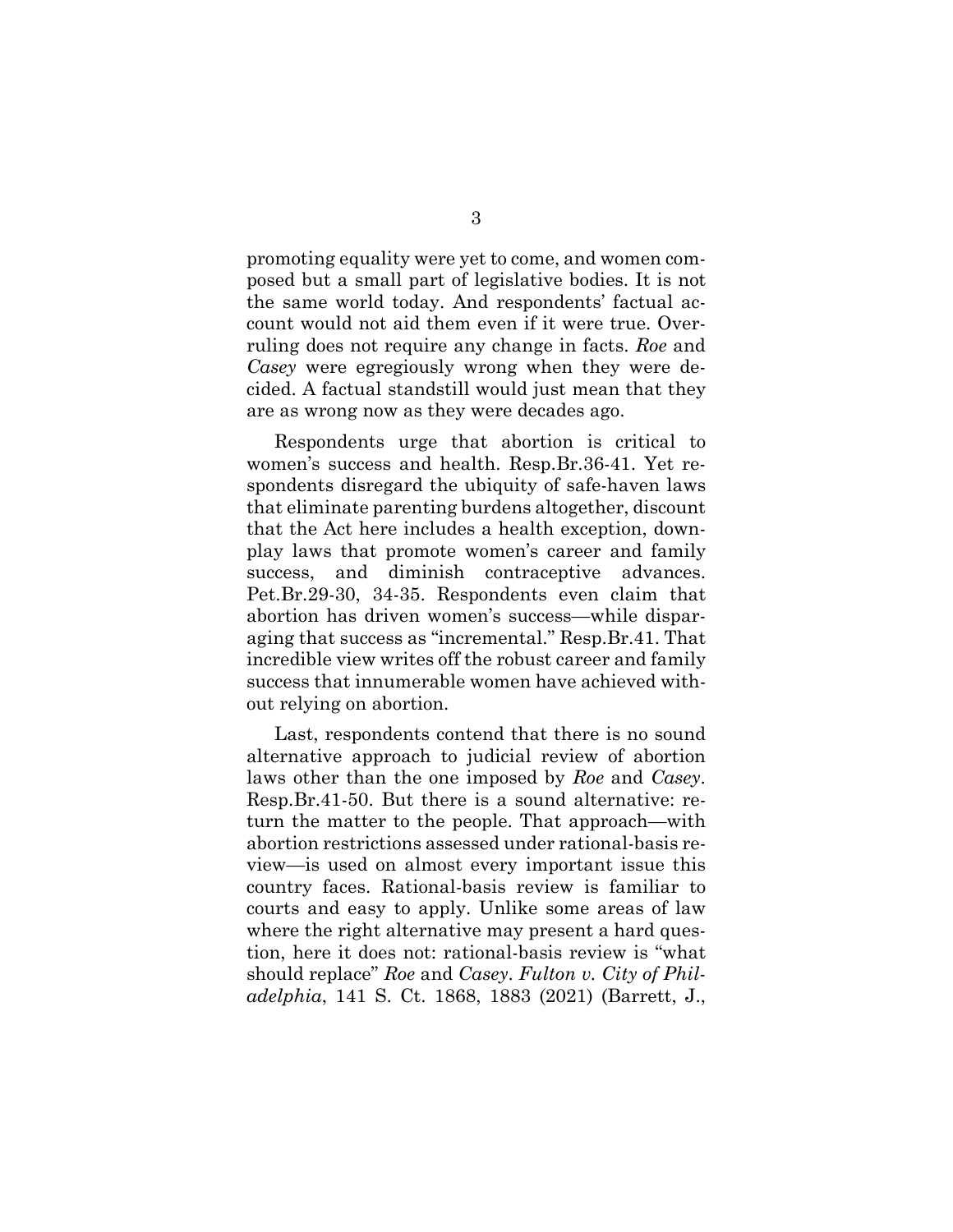concurring). And the other alternatives the State identified are far superior to *Roe* and *Casey*.

This case provides a vivid illustration that *Roe* and *Casey* are irredeemable. The Gestational Age Act which was enacted by large legislative majorities adopts a modest restriction to pursue important interests. It limits abortion in Mississippi by one week, with exceptions for life and health. It leaves ample time for each woman who would now obtain an abortion in that week to still obtain one. The Act operates when an unborn child has fully taken on the human form, when risks to women's health are higher, and when the common abortion procedure is especially brutal. Yet *Roe* and *Casey* led the courts below to hold—in line with every lower-court decision on a similar law—that the Constitution bars the State from reducing abortion's availability from 16 weeks' gestation to 15 weeks' gestation. That is indefensible. There is no credible argument that the Constitution offers a view on—let alone precludes—such a oneweek limitation. That is where *Roe* and *Casey* have brought us. This Court should overrule *Roe* and *Casey*, uphold the Act, and reverse the judgment below.

### **ARGUMENT**

## **I. This Is The Case To Set Abortion Precedent Right.**

*Roe* and *Casey* are so clearly wrong that respondents could not hope to show that they are correct as a matter of constitutional text, structure, history, or tradition. Pet.Br.12-13, 14-18, 39-41. Respondents also could not hope to show that *Roe* and *Casey* have made the law clear or protected state interests. Pet.Br.19-22. Nor could respondents contest that *Roe*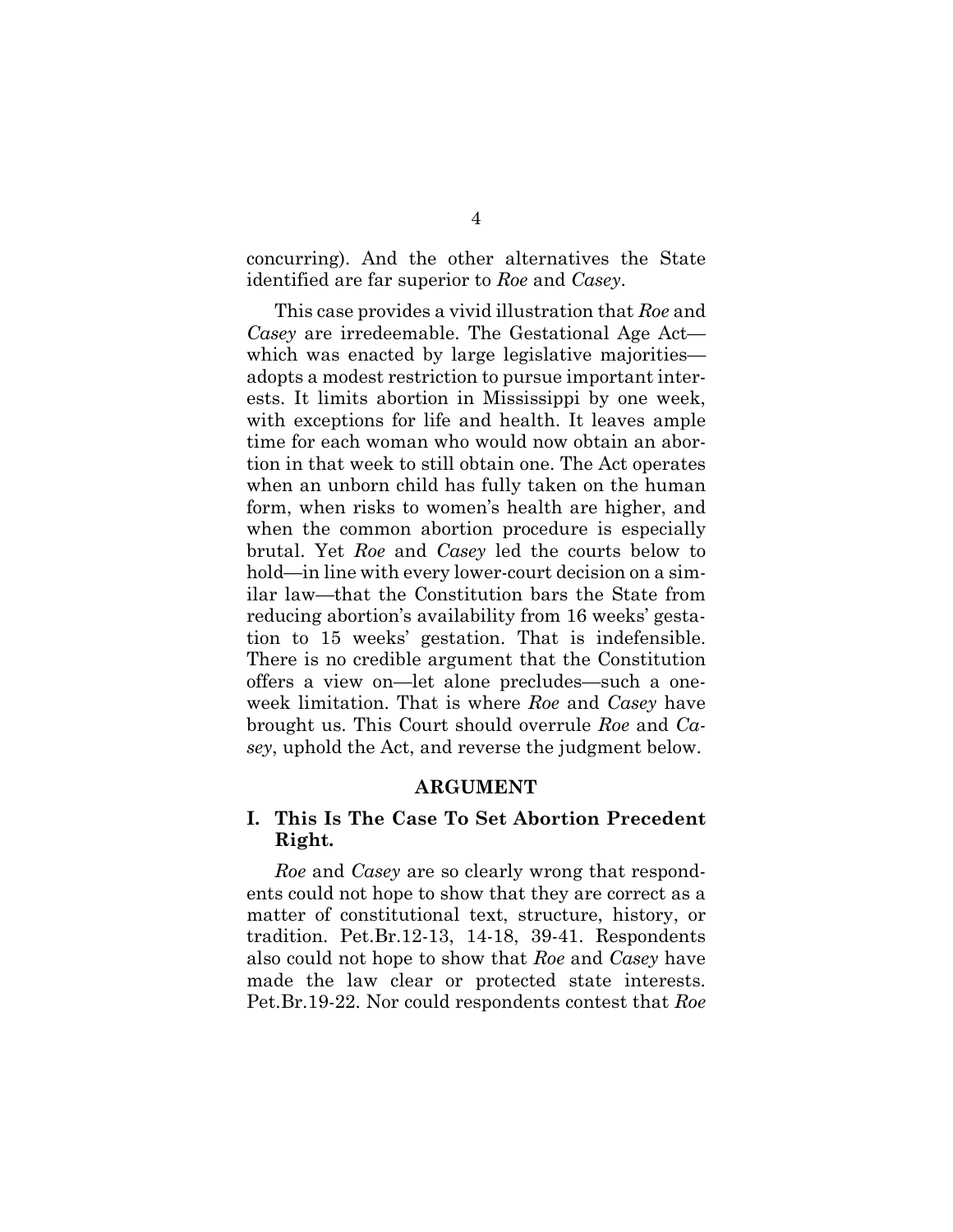and *Casey* have damaged democratic self-governance, the country, the law, and this Court. Pet.Br.23-28; 24 States Br.18-31; Becket Br.5-14.

Unable to defend *Roe* and *Casey* on the merits or contest several strong grounds for overruling them, respondents discourage this Court from even confronting those decisions. This effort backfires.

Respondents claim that the Gestational Age Act prohibits abortion rather than regulates it, so this Court can ignore problems with *Casey*'s undue-burden standard and address only what respondents call *Casey*'s central holding: that all pre-viability prohibitions on abortion are unconstitutional. Resp.Br.12-15. Respondents push this view to justify their failure to defend the undue-burden standard's flaws. *E.g.*, Resp.Br.22-23 (defending viability rule—but not undue-burden standard—as workable). They say nothing to defend that standard—*Casey*'s central innovation—even as they insist that this Court retain *Casey*.

Respondents' effort to evade the issue fails. *Casey* called the "undue burden" standard the new "standard of general application" for abortion restrictions. 505 U.S. at 876 (plurality opinion). It held that a law is an "undue burden" if it "prevent[s]" abortion "as surely as if" abortion had been "outlawed." *Id.* at 893- 94. So if respondents are right that *Casey* directs that all pre-viability prohibitions on elective abortion are unconstitutional, then it does so because each such prohibition constitutes an "undue burden"—which means that the undue-burden standard is squarely at issue in this case. *Casey* would have otherwise had no occasion to "reaffirm[ ]" (Resp.Br.9) a rule barring all pre-viability prohibitions, because *Casey* addressed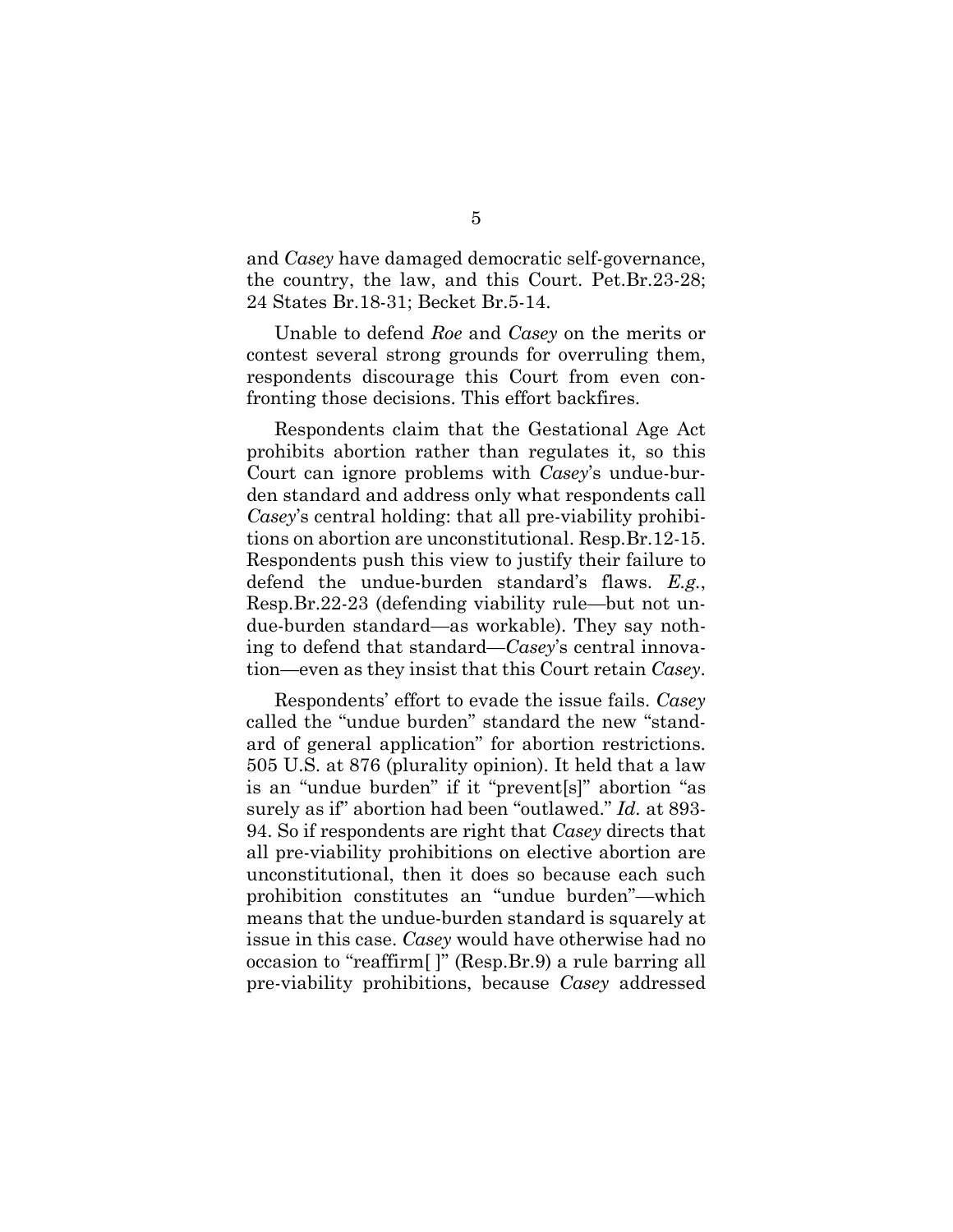only what, on respondents' view, were regulations rather than prohibitions.

Respondents themselves argue that "*any* abandonment of viability"—the "central" holding of *Roe* and *Casey*—"would be no different than overruling *Casey* and *Roe* entirely." Resp.Br.14, 43 (emphasis in original). Their own arguments belie their effort to shield the undue-burden standard from critical examination.

Respondents' suggestion that "it would be appropriate to dismiss this case" is just as unfounded. Resp.Br.11-12. The question whether to overrule *Roe* and *Casey* is squarely before this Court. The question presented is "[w]hether all pre-viability prohibitions on elective abortions are unconstitutional." Pet. i. Respondents agree that that question recites *Roe* and *Casey*'s "central" holding. *E.g.*, Resp.Br.14. All of the State's merits arguments, including on overruling, answer that question. Pet.Br.11-48. These points distinguish the cases cited by respondents. *Visa Inc. v. Osborn*, 137 S. Ct. 289, 289-90 (2016) (party asked Court to resolve one question and then after review was granted asked Court to resolve a different question); *Fry v. Pliler*, 551 U.S. 112, 120-21 (2007) (declining to resolve unpresented question on which Court did not grant review); *Decker v. Northwest Environmental Defense Center*, 568 U.S. 597, 615-16 (2013) (Roberts, C.J., concurring) (respondent raised issue in footnoted sentence at merits stage).

Answering the question presented, moreover, requires identifying the constitutional standard that applies to abortion restrictions, which "fairly include[s]" the question whether *Roe* and *Casey* align with that standard and (if they do not) whether they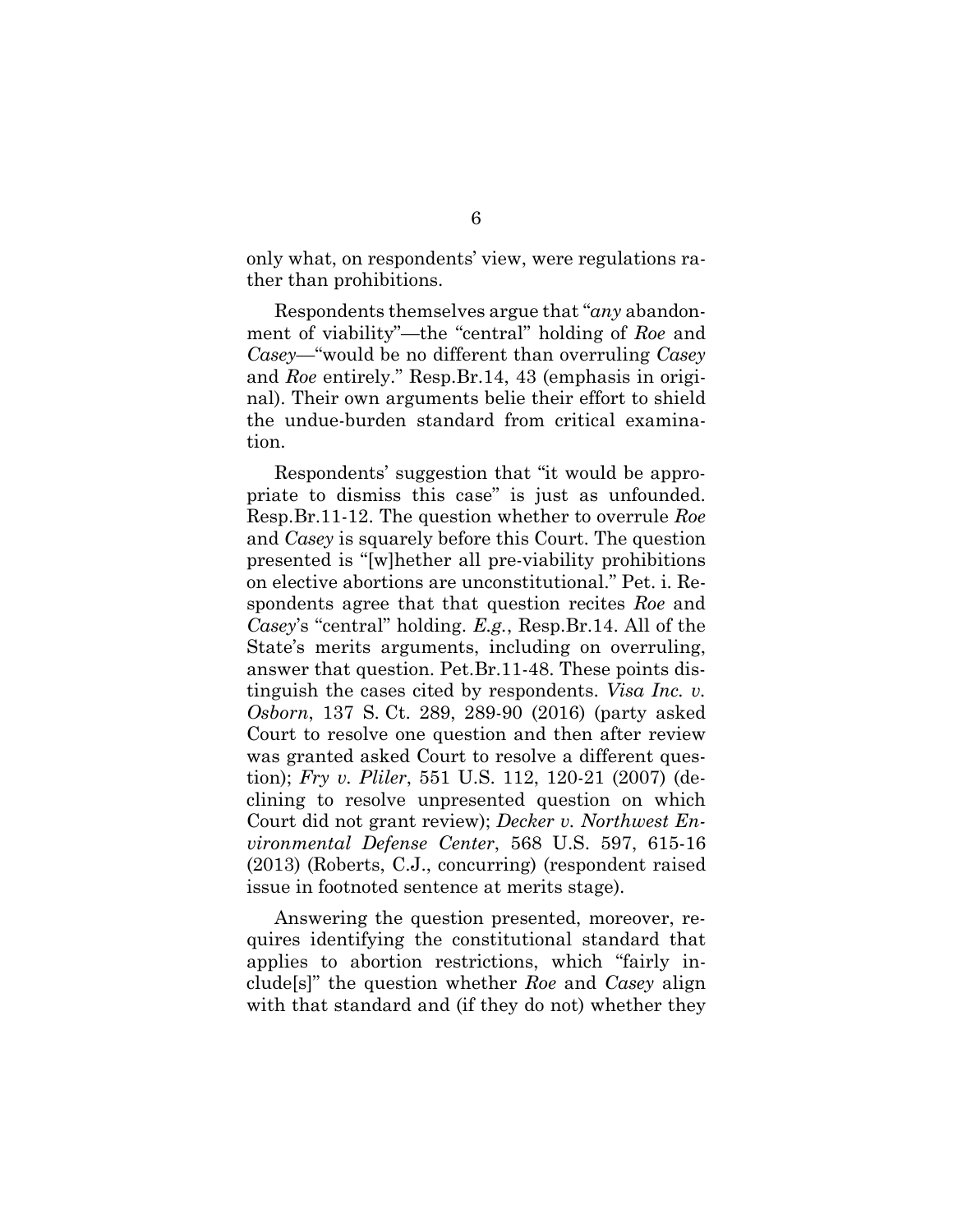should be overruled. S. Ct. R. 14.1(a); *see Hubbard v. United States*, 514 U.S. 695, 715 (1995) (overruling where question presented did not mention overruling, 513 U.S. 959 (1994)); *id.* at 713 n.12 (plurality opinion) (invoking "fairly included" rule). And the petition raised the prospect of overruling precedent, Pet.5 n.1, asked this Court to clarify tensions in its precedents, Pet.5-6, and argued that *Roe* and *Casey* are flawed, Pet.14-20—all arguments the State still advances.

Respondents do not dispute any of those points. Far from it: they maintain that the only way to rule for the State on the question presented is to overrule *Roe* and *Casey*'s "central" holding—that States "categorically" "cannot prohibit abortion until viability" and that doing that "would be no different than overruling *Casey* and *Roe* entirely." Resp.Br.9, 14, 43; *see*  BIO 15-17. That concedes that the question presented fairly includes the question whether to overrule *Roe* and *Casey*. The question is "properly before this Court." Resp.Br.11.

Respondents' effort to narrow this case—or avoid any decision—shows what they know: that *Roe* and *Casey* are deeply flawed and that those flaws have finally been presented to the one tribunal that can do something about them. This Court has before it the strongest arguments for and against overruling from the parties, the United States, and 130 *amicus* briefs exploring every relevant issue. The fundamental question at issue here will keep returning until this Court addresses it. This is the case to confront and reject—*Roe* and *Casey*.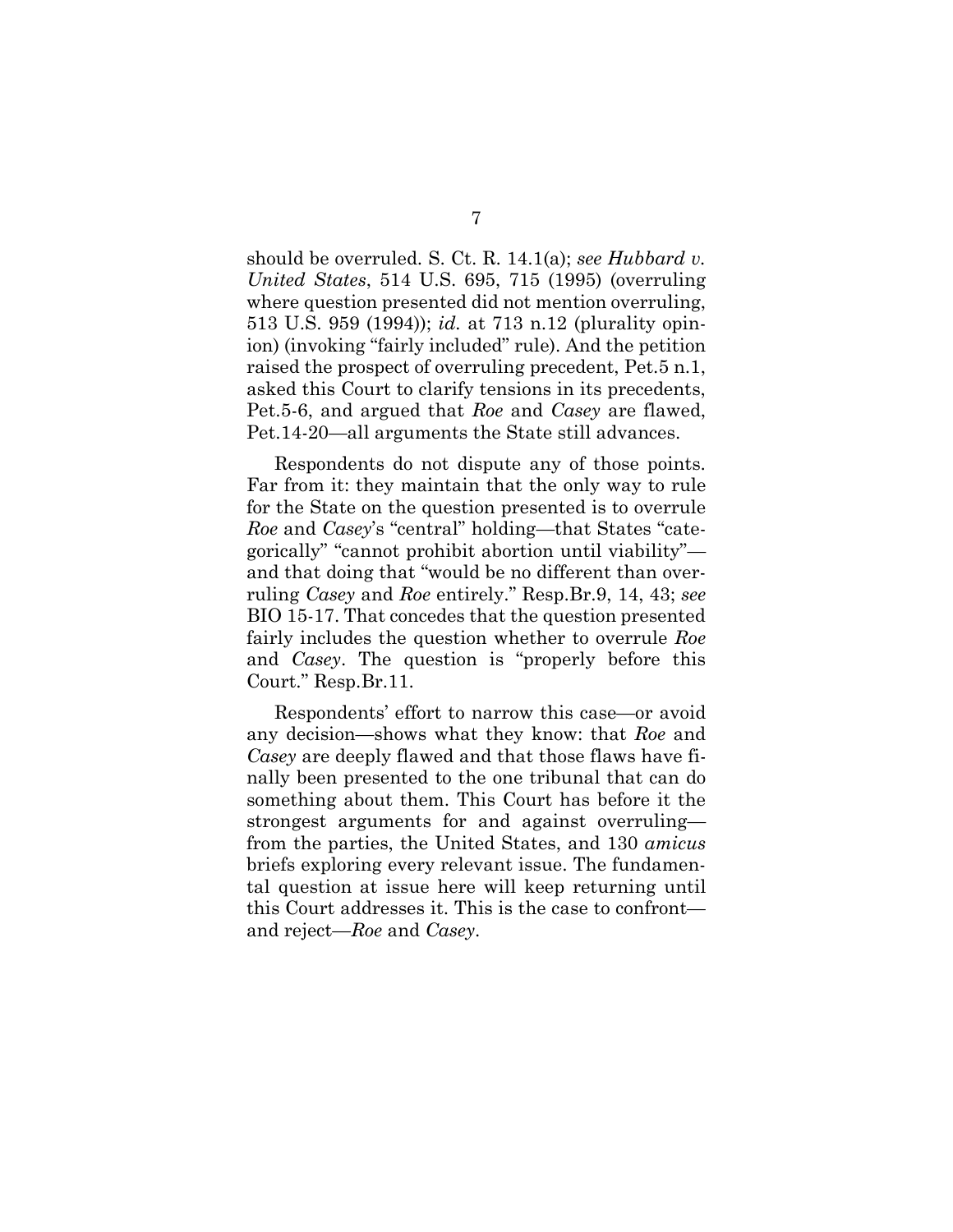## **II. This Court Should Overrule Its Abortion Precedents And Reject A Viability Rule.**

Respondents do not contest significant faults in *Roe* and *Casey* or in a viability rule itself. *Supra* Part I. The arguments they make—on *Casey*'s reasoning, factual developments, reliance interests, and alternative legal standards—confirm the overwhelming case for overruling *Roe* and *Casey*.

### **A. This Court's Abortion Precedents And A Viability Rule Are Egregiously Wrong.**

*Roe*, *Casey*, and a viability rule have no constitutional basis. Pet.Br.12-13, 14-18, 39-41. Respondents do not contend that a right to abortion has a basis in text or structure. The arguments they offer instead are unavailing. Resp.Br.17-22; *cf.* U.S.Br.21-28.

First, respondents argue that a right to abortion "logically follows" from due-process precedents protecting "physical autonomy," "bodily integrity," and a right to make "personal decisions." Resp.Br.17-19. This is *Casey*'s reasoning repeated. The State has explained why it is gravely wrong. Pet.Br.15-17.

Outside the abortion context, this Court extends special due-process protection to interests, "careful[ly] descri[bed]," that are "objectively, deeply rooted in this Nation's history and tradition." *Washington v. Glucksberg*, 521 U.S. 702, 720-21 (1997) (internal quotation marks omitted). That approach anchors substantive due process to the time-tested insight of the American people, rather than leaving it to be molded by the "policy preferences" of an unelected judiciary. *Id.* at 720. A right to abortion has no basis in history or tradition. Pet.Br.12-13, 15-16. And "abstract concepts of personal autonomy" cannot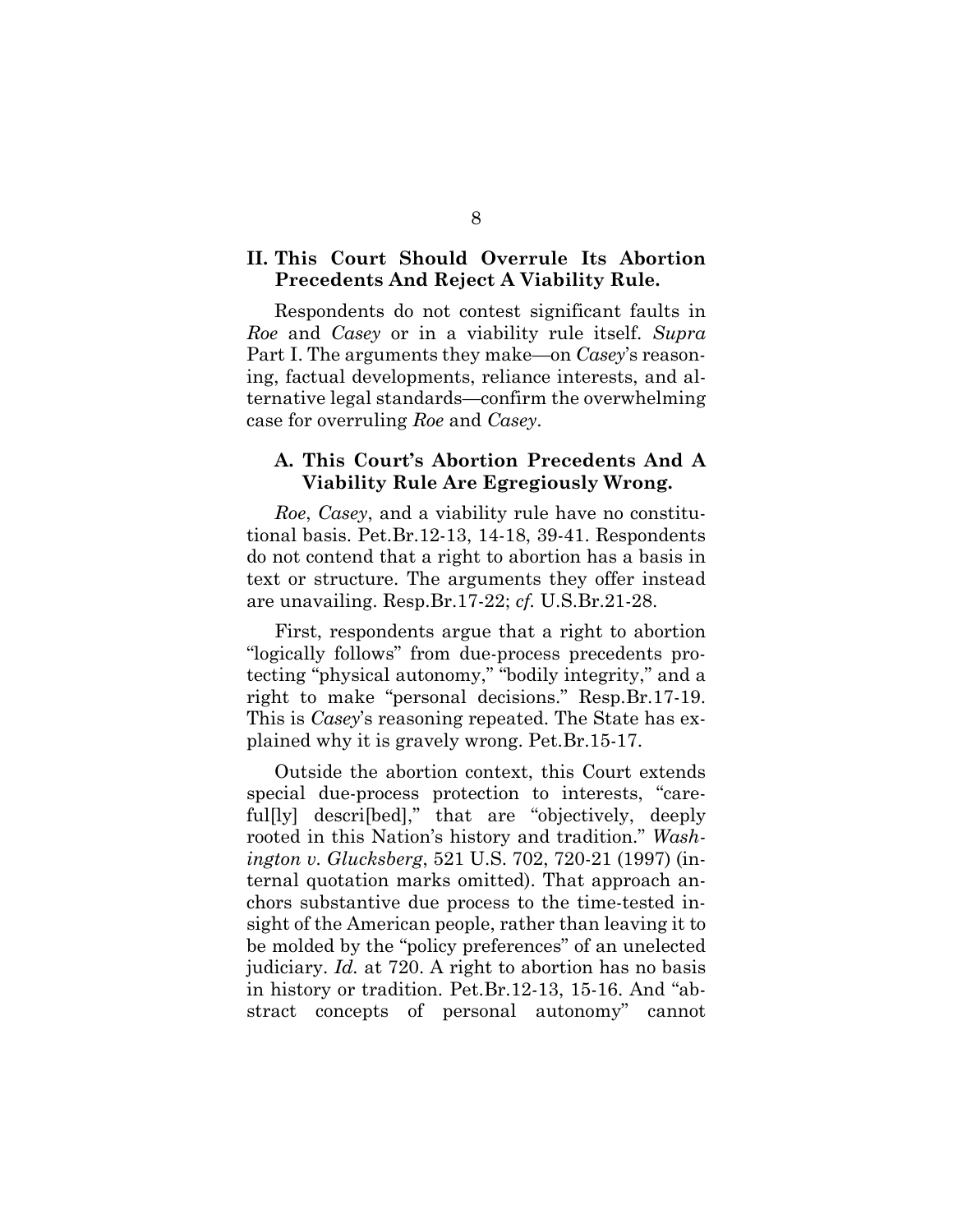establish a right to abortion. *Glucksberg*, 521 U.S. at 725. Respondents' answer to these settled due-process principles is to disregard them. *E.g.*, Resp.Br.18-19 (claiming that "general principles grounded in the Constitution" are enough). Respondents just echo *Casey*. Resp.Br.17-22. Similarly, although respondents claim that a viability line is "principled," for support they only quote *Casey*, Resp.Br.21-22, without addressing its failure to justify that line, Pet.Br.40-41.

The weight of this Court's substantive-due-process caselaw is thus solidly against *Roe* and *Casey*. And that point is fortified by another that shows how dramatically those cases departed from precedent: this Court has never endorsed another privacy or liberty interest that involves purposefully ending a human life. Pet.Br.16-17. This point defeats respondents' reliance on contraception cases. Resp.Br.19; *see Carey v. Population Services International*, 431 U.S. 678, 690 (1977) ("Nor is the interest in protecting potential life implicated in state regulation of contraceptives."). And it dooms the United States' suggestion that overruling *Roe* and *Casey* would "threaten" certain liberty and privacy rights. U.S.Br.25-26. None of the rights cited by the United States involves ending a human life—and all find grounding in text or history. Pet.Br.13, 15-17. If "personal autonomy" does not establish a fundamental right to purposefully end one's own life, *Glucksberg*, 521 U.S. at 727-28, it does not establish a fundamental right to purposefully end another's life.

Second, respondents claim that history "provide[s] ample support for the conclusion that 'liberty' encompasses" the right "to end a pre-viability pregnancy." Resp.Br.20-21. That claim is not credible. Respondents contend that "the common law permitted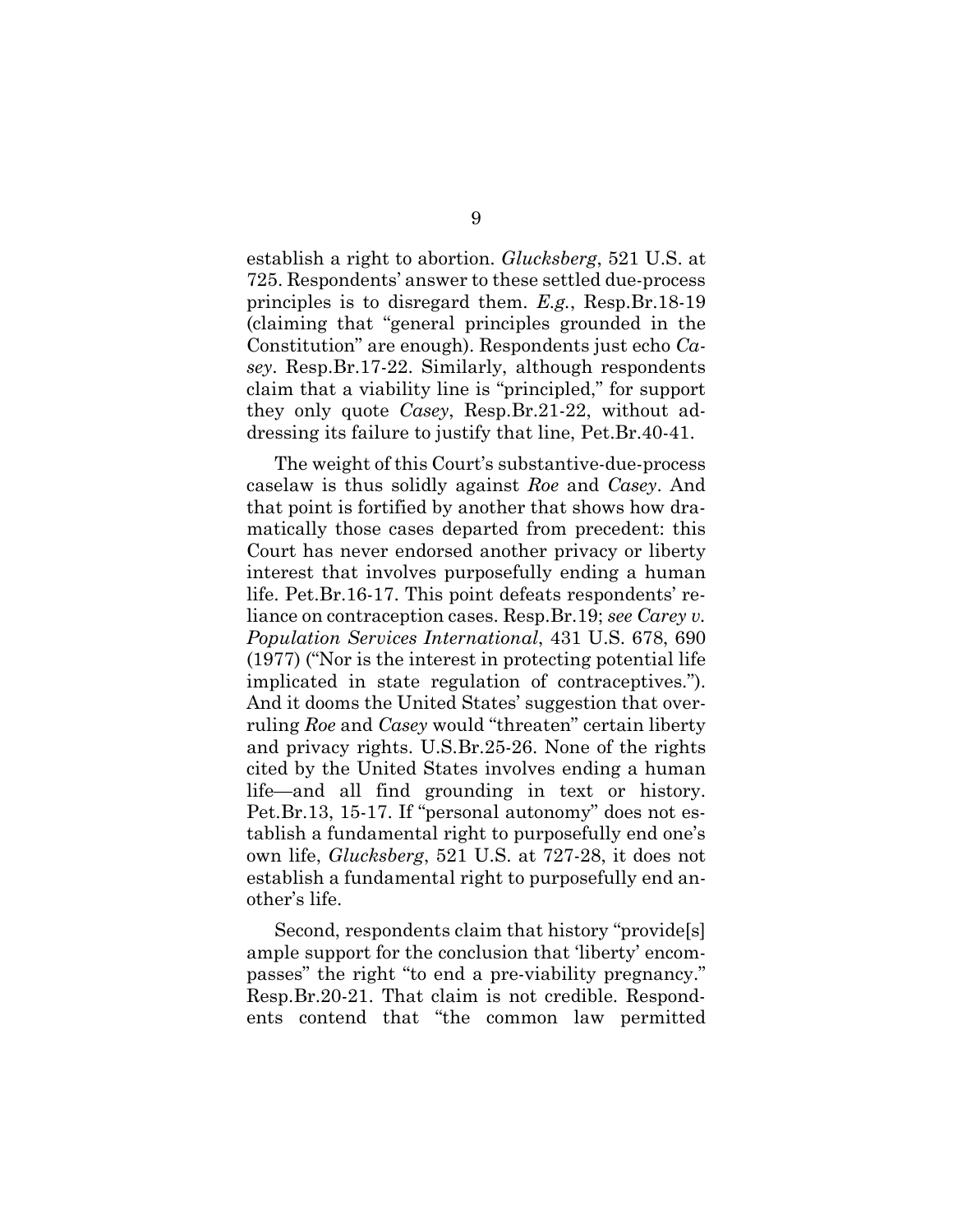abortion up to a certain point in pregnancy, and many states maintained that common law tradition as of the late 1850s." Resp.Br.21. But respondents do not dispute that by the Fourteenth Amendment's ratification in 1868, most States restricted abortion—and did so broadly and without regard to viability. Pet.Br.12- 13, 39-40. This tradition of States restricting abortion defeats any claim of a deeply rooted right to abortion. Pet.Br.12-13. Respondents are wrong even on the historical claim they make: The common law had long condemned and restricted abortion. Dellapenna Br.7- 12, 26-30; *Memphis Center for Reproductive Health v. Slatery*, — F.4th —, 2021 WL 4127691, at \*24-29 (6th Cir. Sept. 10, 2021) (Thapar, J., concurring in judgment in part and dissenting in part). Even if the common law's restrictions had been more lenient than what States later adopted, that would not show a *right* to abortion. Finally, the common law's focus on quickening—which *Roe* placed well before viability confirms that a viability line has no basis in history. Pet.Br.39-40.

Respondents add that if restrictions in effect at ratification "were a basis for overruling precedent," then some notable decisions *"*would have to go." Resp.Br.20. But contemporaneous laws matter when the question is whether an *un*enumerated right is so deeply rooted in history to warrant special protection under the Due Process Clause. Each decision that respondents cite has a textual basis outside the Due Process Clause—the Equal Protection Clause, the Second Amendment, the Sixth Amendment—so each has constitutional footing regardless of ratificationera statutes.

Respondents also suggest that *Roe* and *Casey* have a heightened claim to *stare decisis* effect. Resp.Br.9-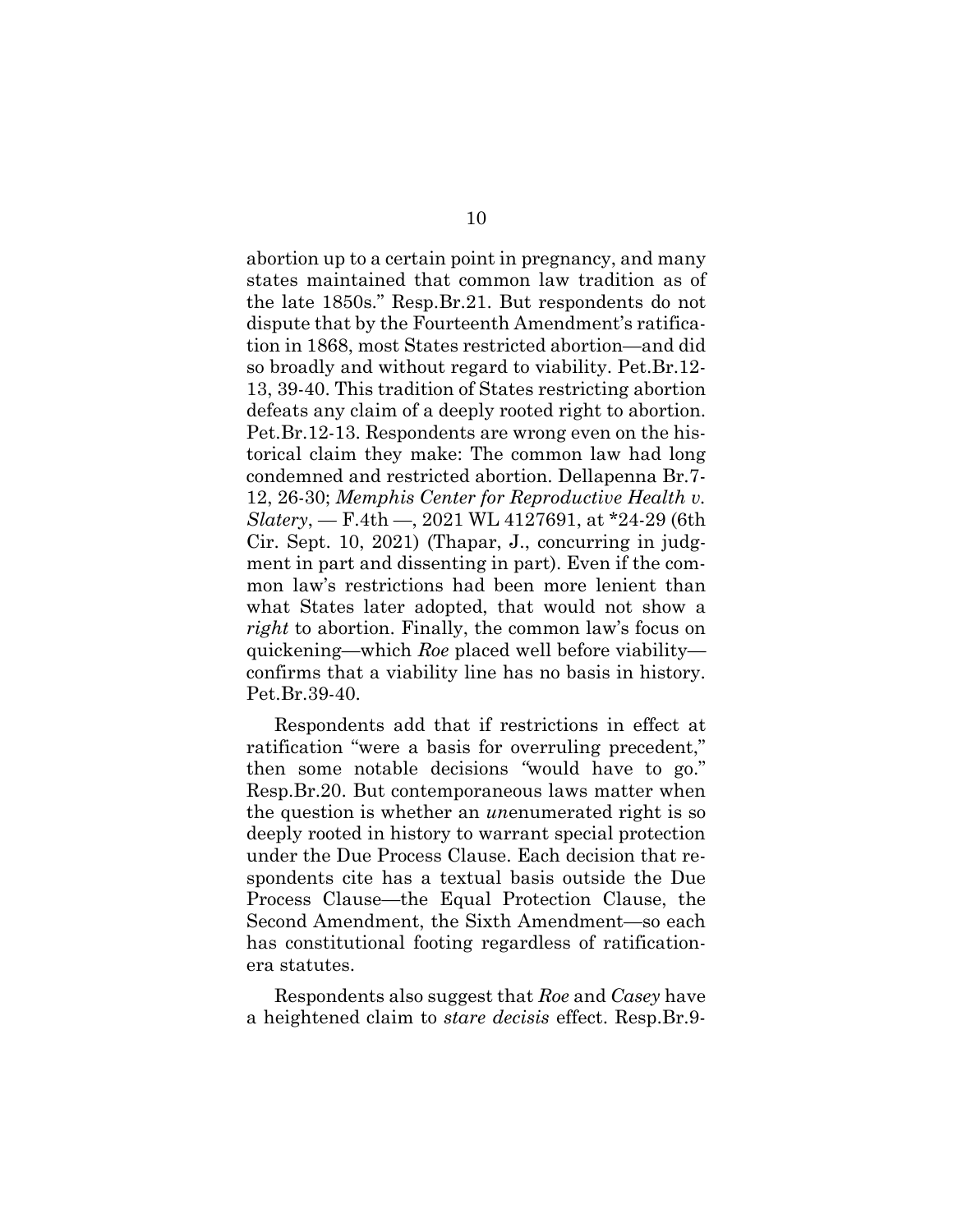10, 15-17. To the extent that respondents argue that *Casey* is "precedent" on whether *Roe* should be retained, Resp.Br.9-10, 16, that claim fails. *Casey*'s *stare decisis* analysis is gravely wrong, unworkable, and anomalous—as the State explained, *e.g.*, Pet.Br.26-27, 30-31, 34-36, and as respondents fail to rebut. Beyond that, two cases that show so little regard for precedent warrant less—not more—precedential respect. *Roe* departed sharply from precedent to reach its holding. Pet.Br.15-17. And far from respecting *Roe*, *Casey* discarded *Roe*'s trimester framework, replaced its legal standard, recast its reasoning, and overruled two of the Court's major post-*Roe* abortion decisions—all in a fractured decision that saw most Members of this Court refuse to say that *Roe* was correctly decided. What *Casey* did hold onto was *Roe*'s most dramatic departure from precedent—its holding that the Constitution protects a right to abortion. Two egregiously wrong decisions that dispense with so much precedent do not have a stronger *stare decisis* claim: they have a singularly weak claim.

Last, respondents say that applying rational-basis review to abortion laws treats abortion as no more important than "ordinary economic and social matters." Resp.Br.21. But rational-basis review applies to innumerable matters that are central to dignity and autonomy. *E.g.*, *Kimel v. Florida Board of Regents*, 528 U.S. 62, 83 (2000) (age discrimination); *Board of Trustees of the University of Alabama v. Garrett*, 531 U.S. 356, 367-68 (2001) (accommodation of disabilities). Not treating abortion as a fundamental right treats it as the Constitution does most important issues: for the people to decide. *E.g.*, *Glucksberg*, 521 U.S. at 728- 35 (assisted suicide); *San Antonio Independent School*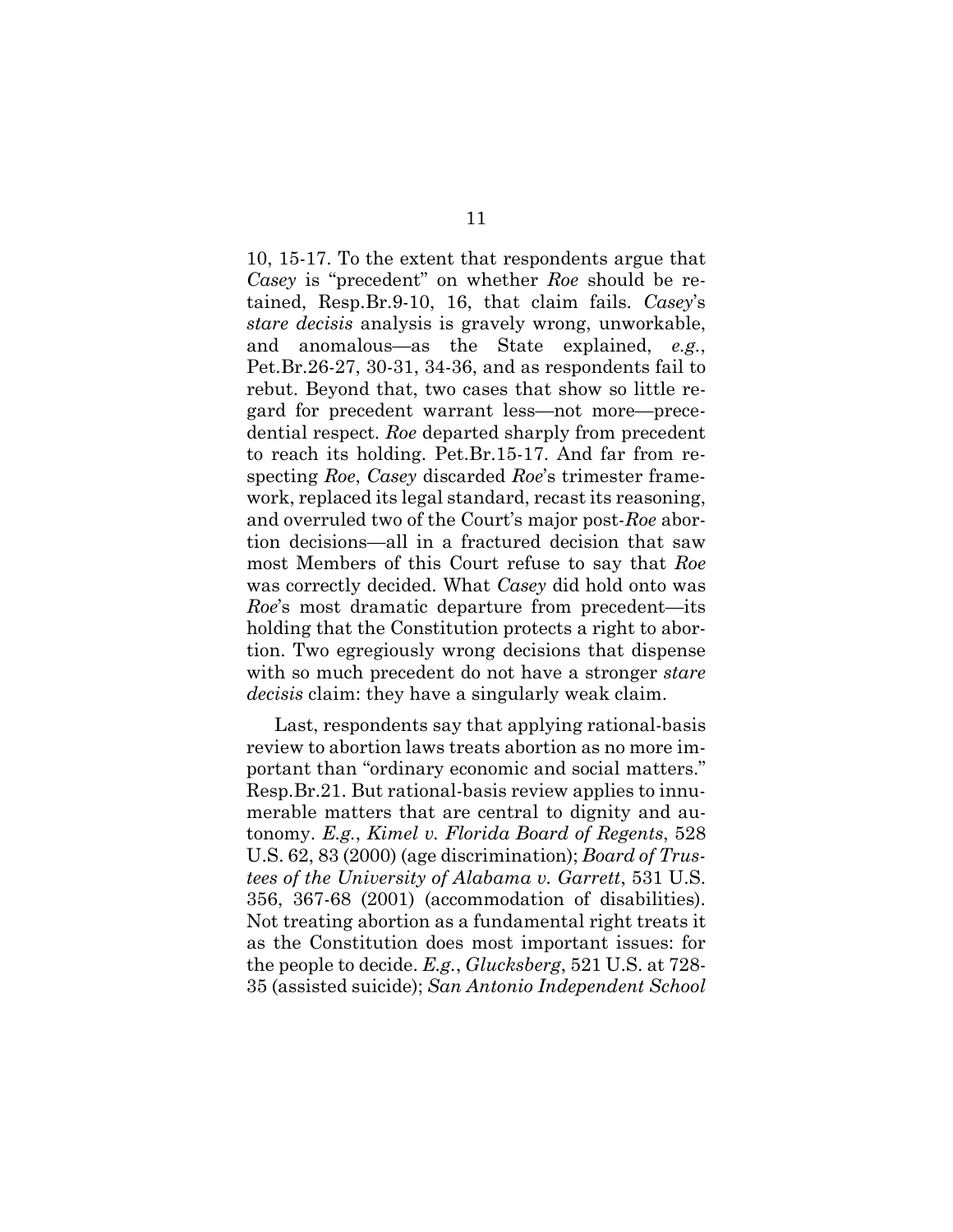*District v. Rodriguez*, 411 U.S. 1, 33-35, 55 (1973) (education).

## **B. Factual Progress Has Overtaken This Court's Abortion Precedents And A Viability Rule.**

Respondents devote nearly a third of their argument to urging that "no factual changes support abandoning the viability line." Resp.Br.23 (capitalization omitted); *see* Resp.Br.23-36; *cf.* U.S.Br.14-18. Respondents are wrong, but their factual account would not help them even if it were true. Overruling precedent does not require any change in facts. "A case may be egregiously wrong when decided, or may be unmasked as egregiously wrong based on later legal or factual understandings or developments, or both." *Ramos v. Louisiana*, 140 S. Ct. 1390, 1415 (2020) (Kavanaugh, J., concurring in part) (citations omitted). *Roe* and *Casey* were egregiously wrong when decided. Pet.Br.12-13, 14-18, 39-41. Legal developments none of which respondents dispute—cement both decisions as outliers that defy the bulk of this Court's precedents. Pet.Br.28. And, as the State explained, factual developments further show *Roe* and *Casey* to be all the more egregious. Pet.Br.29-31. Respondents' factual account asks this Court to turn away from decades of progress and to disregard that *Roe* and *Casey*  were gravely wrong to take such an important issue from the people.

**Viability as a "Meaningful Line."** In defending viability as a "meaningful line," Resp.Br.24 (capitalization omitted), respondents ignore the central reason why viability is arbitrary: it has no constitutional or principled basis. Pet.Br.39-41. And other lines such as 15 weeks' gestation—would be at least as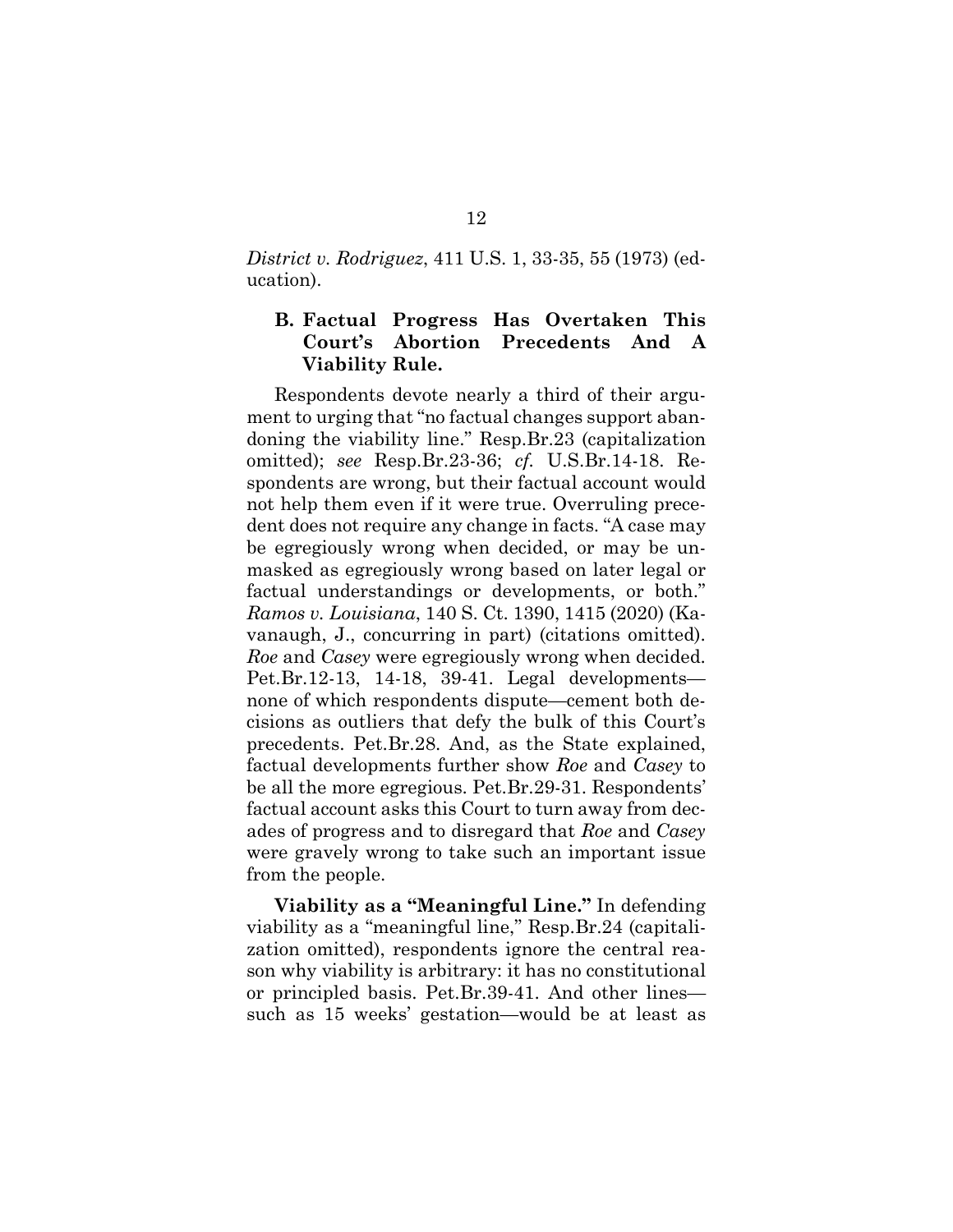clear and "meaningful." Respondents merely echo *Casey*'s circular defense of viability and say that viability remains around the same point identified in *Casey*. Resp.Br.24-25. At best that means that viability is as arbitrary today as it was in 1973 and 1992. And factual changes (ignored by respondents) underscore its arbitrariness: a viability line makes factors that are constitutionally irrelevant—such as the state of medicine—constitutionally decisive. Pet.Br.43.

**Women's Health.** Through the democratic process, States regularly and without controversy protect the lives and health of their citizens. The Act here, for example, is only "one element of a broad scope of laws enacted by the Mississippi Legislature to further the State's interests in improving the health and welfare of women and children." Gipson Br.13; *see id.* at 6-13 (discussing family-planning services, prenatal healthcare, adoption and foster care, and financial support). Yet on abortion—which unites state interests in protecting women's health and unborn life this Court's precedents uniquely limit the States and cut off the democratic process. In addressing women's health, Resp.Br.25-31, respondents urge this Court to keep this issue from that process—yet their arguments confirm that this debated policy issue should be returned to the people.

Respondents say that the Court in *Roe* and *Casey* knew that abortion's risks increase as pregnancy progresses. Resp.Br.26-27. But this Court in 1973 and 1992 could not have known the powerful recent evidence from which a State can conclude that abortion presents serious health risks. *E.g.*, AAPLOG Br.7-29 (detailing risks based on evidence largely from the past 20 years); D. Ct. Dkt. 85-6 at 3 (summary-judgment record) (risk of death spikes 38% "for each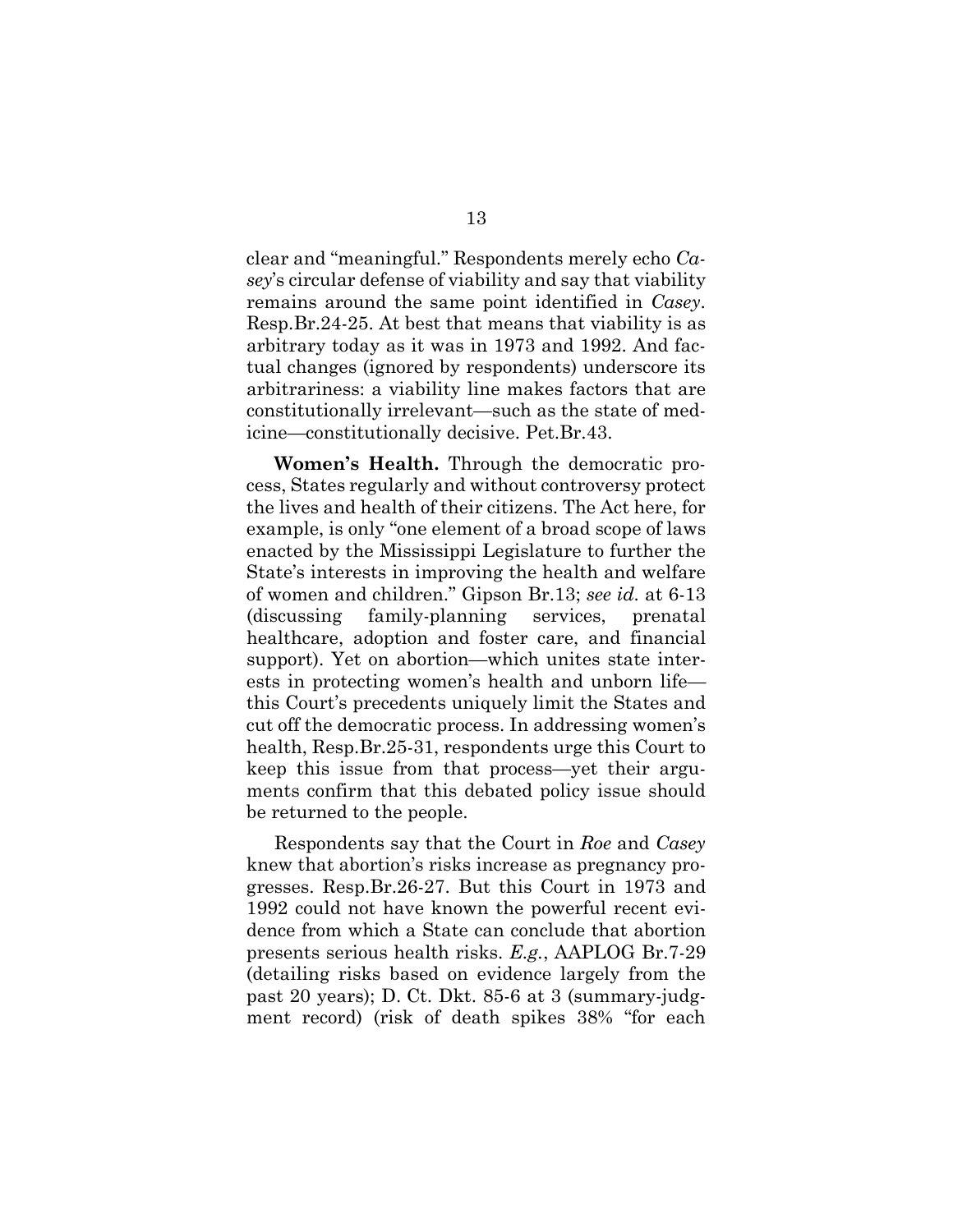additional week of gestation"). Respondents dispute that abortion presents "health harms," Resp.Br.27- 28, but there is powerful evidence to the contrary. *Compare*, *e.g.*, Resp.Br.27 n.6 (disclaiming mentalhealth risks), *with* AAPLOG Br.26 (studies show that "women who had an abortion had an 81% increased risk of mental-health problems"); *see generally* AAPLOG Br.7-29. These disputed questions of health are for legislatures.

Respondents finally argue that "permitting states to prohibit abortion before viability would harm the health of people who need to end a pregnancy." Resp.Br.28; *see* Resp.Br.28-31. But this case concerns *elective* abortions. Pet. i. The Act has a medical-emergency exception. App.70a. And respondents' claims on the comparative risks of abortion and childbirth, Resp.Br.28, are vigorously contested, *see*, *e.g.*, Elliot Institute Br.12-20. Again, "legislatures are better suited to make the necessary factual judgments in this area." *City of Akron v. Akron Center for Reproductive Health, Inc.*, 462 U.S. 416, 458 (1983) (O'Connor, J., dissenting). Respondents also speculate that some women would be unable to access abortion "before 15 weeks or before any particular pre-viability point." Resp.Br.29; *see* Resp.Br.29-31. But over 90% of abortions occur by 15 weeks' gestation already. Pet.Br.47-48. And if States are permitted to adopt pre-viability restrictions, those restrictions will encourage changes in reproductive and other planning.

**Fetal Development.** As respondents do with women's health, so too with fetal development: they urge this Court to keep the people on the sidelines as knowledge of unborn life marches forward. In noting that medicine and science have progressed, the State pointed out that knowledge of "when the unborn are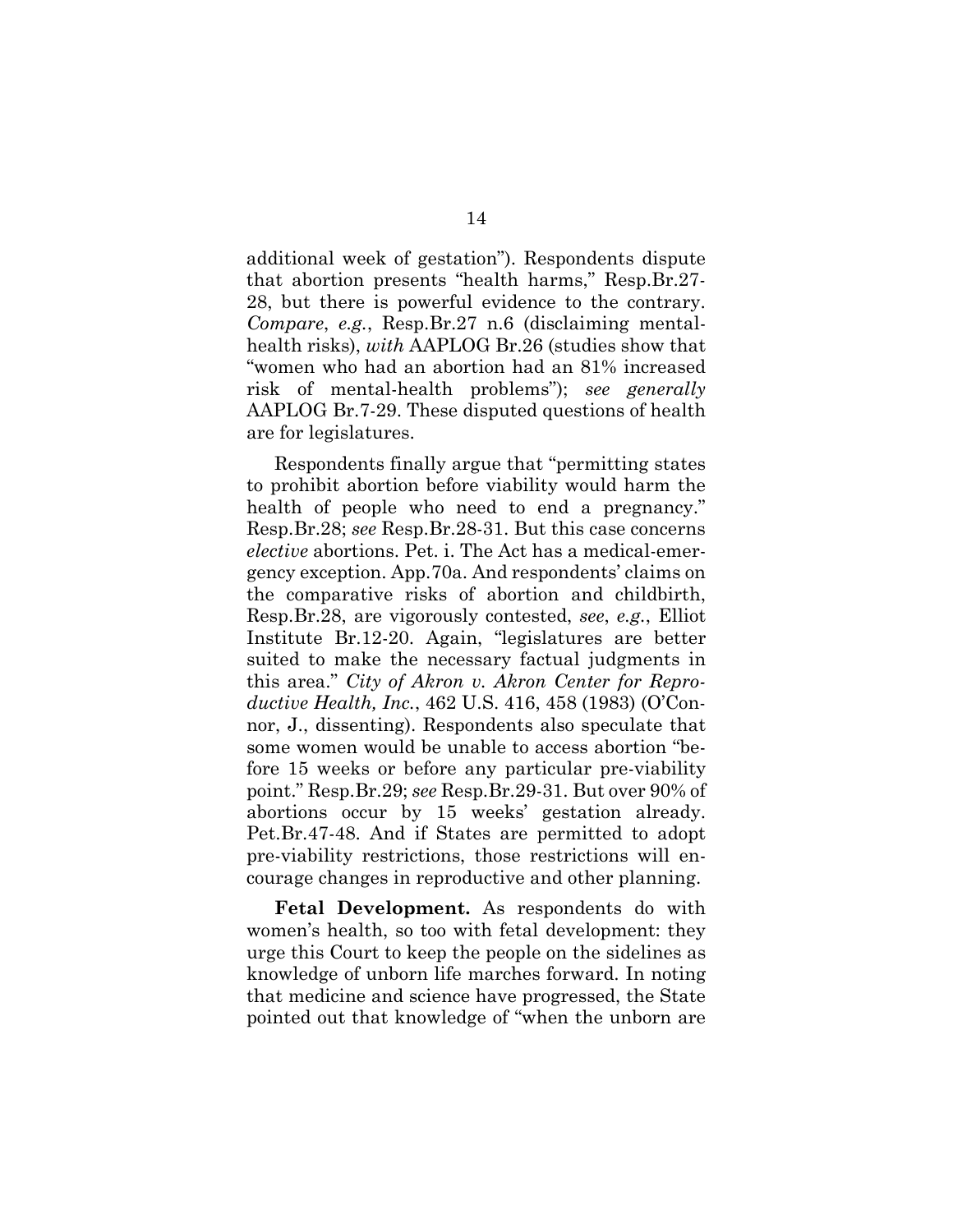sensitive to pain" has advanced. Pet.Br.30 (internal quotation marks omitted). Respondents claim that the State's "factual claims about fetal development, including fetal pain, have been brought to the Court many times." Resp.Br.31; *see* Resp.Br.31-32. Yet the 15-year-old brief that respondents cite barely addresses fetal pain. And respondents' remaining, decades-old material could not have accounted for recent, significant advances in knowledge on fetal pain. Condic Br.10-26. States should be able to account for those advances.

Respondents invoke abortion advocates to claim a "medical consensus" against the view that the unborn can experience pain before viability. Resp.Br.32-33. Numerous medical authorities disagree. *E.g.*, App.79a-100a (reviewing authorities). The unborn develop "neural circuitry capable of detecting and responding to pain" by 10-12 weeks' gestation. App.76a ¶ 3. And recent research has found that "the cortex is not required for either consciousness or suffering." App.87a ¶ 26 (emphases omitted); *cf.* Condic Br.15-16 (noting changed view of prominent neuroscientist who contributed to fetal-pain report on which respondents rely, Resp.Br.33).

This Court need not resolve who is right on fetal pain. It need only recognize that knowledge changes and that the Constitution does not bind States to a long-outdated view of the facts. In *Roe*, the appellants told this Court that in early pregnancy, "embryonic development has scarcely begun," Appellants Br.20, 1971 WL 128054, and this Court in turn concluded that "the fetus, at most, represents only the potentiality of life," *Roe v. Wade*, 410 U.S. 113, 162 (1973). This Court has since recognized that "a fetus is a living organism while within the womb, whether or not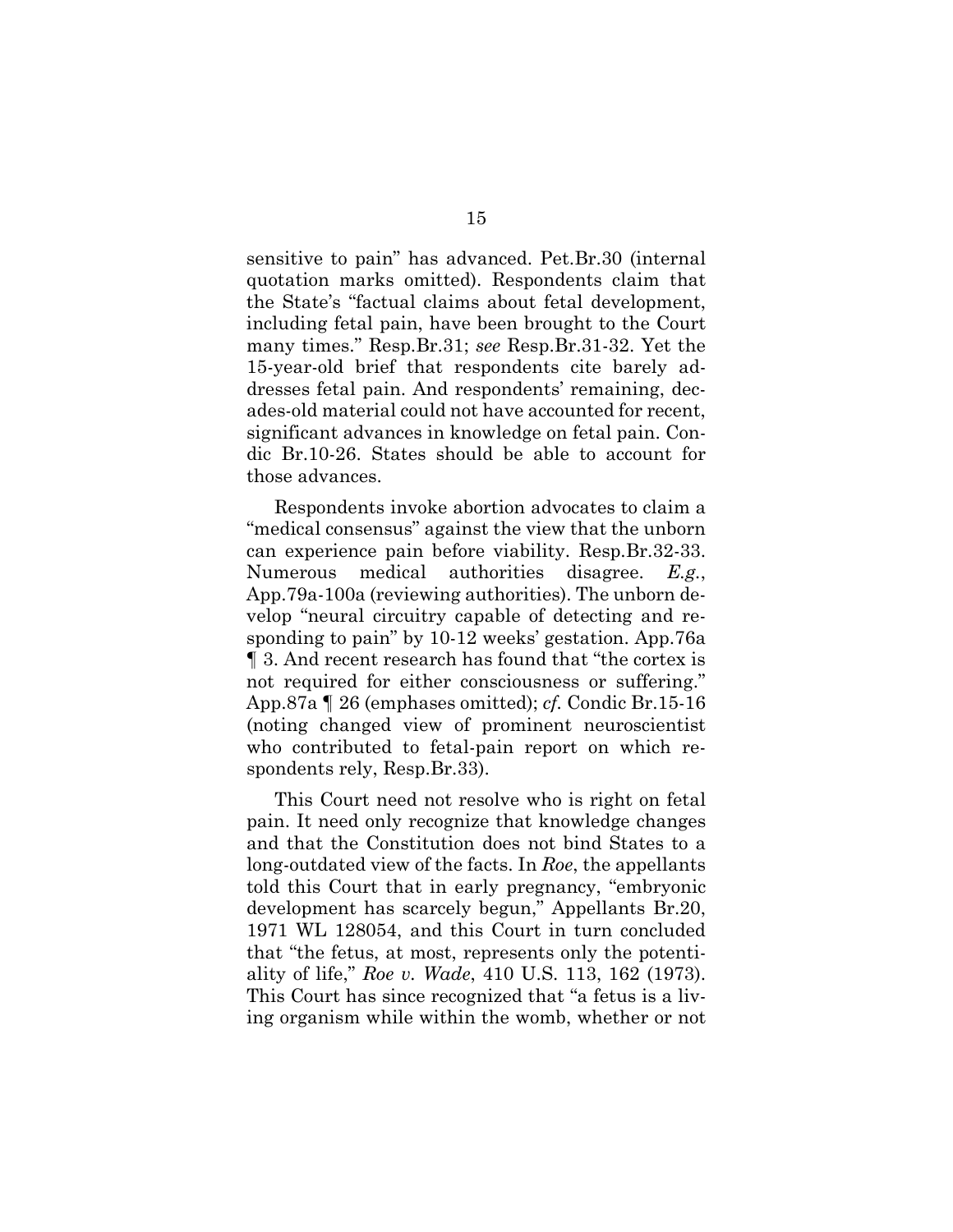it is viable outside the womb." *Gonzales v. Carhart*, 550 U.S. 124, 147 (2007). The people should be able to account for decades of advancements in knowledge. *See* American College of Pediatricians Br.10-25.

Last, respondents say that "assertions about fetal development and fetal pain are, in truth, rooted in philosophic arguments that abortion is 'inhumane' and can be banned entirely." Resp.Br.34. But the view that scientific evidence on fetal development supports restricting abortion has far more basis than *Roe* and *Casey*'s own philosophic "judgment that viability is the point at which the state interest becomes compelling." *Thornburgh v. American College of Obstetricians & Gynecologists*, 476 U.S. 747, 795 n.4 (1986) (White, J., dissenting). And saying that this is a matter of differing philosophies admits it is one for legislatures.

**Policy Changes.** In addressing policy changes, Resp.Br.34-36, respondents fight a simple truth: It is not the same world it was in 1973 and 1992.

The State explained that concerns driving *Roe* and *Casey* have been allayed by changes in options on childbearing and by contraceptive advances. Pet.Br.29-30. Respondents call this "paternalistic." Resp.Br.34. But it was *Roe* that expressed concern that unwanted children could "force upon" women "a distressful life and future." 410 U.S. at 153. And it was *Casey* that suggested that by serving as a backup to contraception, abortion enabled "women to participate equally in the economic and social life of the Nation" by facilitating "their ability to control their reproductive lives." 505 U.S. at 856. In asking whether *stare decisis* calls for adhering to a precedent, this Court looks to the reasons the precedent itself offered.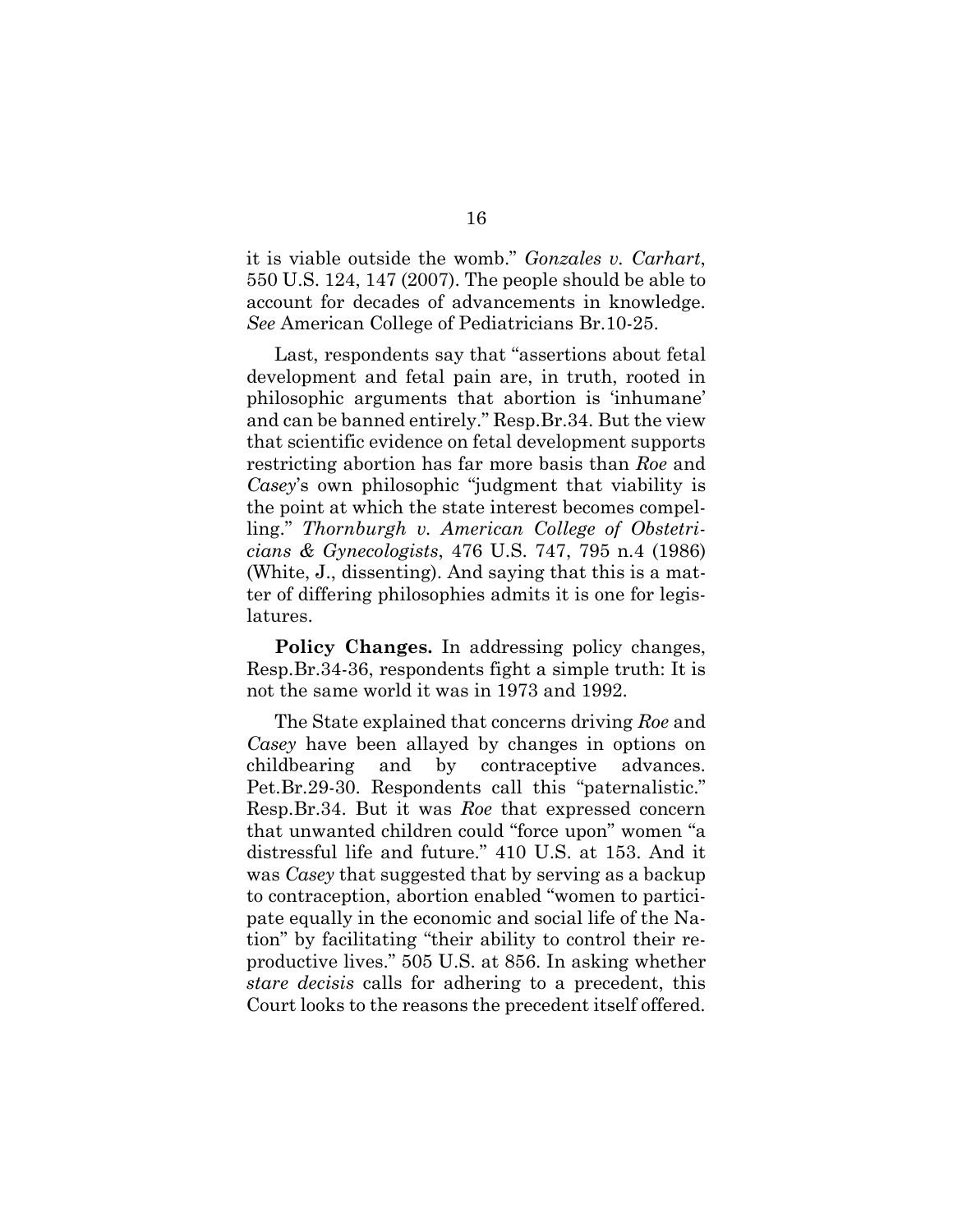*Citizens United v. FEC*, 558 U.S. 310, 384 (2010) (Roberts, C.J., concurring) ("*Stare decisis* is a doctrine of preservation, not transformation."). Rather than confront those reasons, respondents say that the State "misunderstands the nature of the right at issue, which is the ability to decide if, when, and how many children to have." Resp.Br.34; *see* Resp.Br.34-35, 40. That boundless understanding of the right at issue defies this Court's precedent, *supra* Part II-A, and embraces the absolute right to abortion that *Roe* itself rejected, 410 U.S. at 153-54.

Respondents say that contraception is not "universally accessible or affordable" or "fail-safe." Resp.Br.35. But the point is that contraceptive advances "undercut" any claim that a constitutional right to abortion is necessary for women to "control their reproductive lives" and participate fully in economic and social life. Pet.Br.30. Respondents do not dispute that by 2013 "most women had no out-ofpocket costs for their contraception" or that "failure rates for all major contraceptive categories have declined since *Casey*," "with some methods now approaching zero." Pet.Br.29-30. The United States claims that failure rates reach 10%—but to do that it must include notoriously ineffective methods (like withdrawal) with other methods. *See* U.S.Br.16-17.

Respondents urge that "many indicators of gender equality continue to lag." Resp.Br.35. But they do not dispute (for example) that more women than men now enroll in law school and medical school, that women's college enrollment has continued to climb, or that record numbers of women serve in state legislatures and Congress. 240 Women Scholars & Professionals Br.32-35; Women Legislators Br.13-16. Nor do respondents contest that laws enacted since *Roe*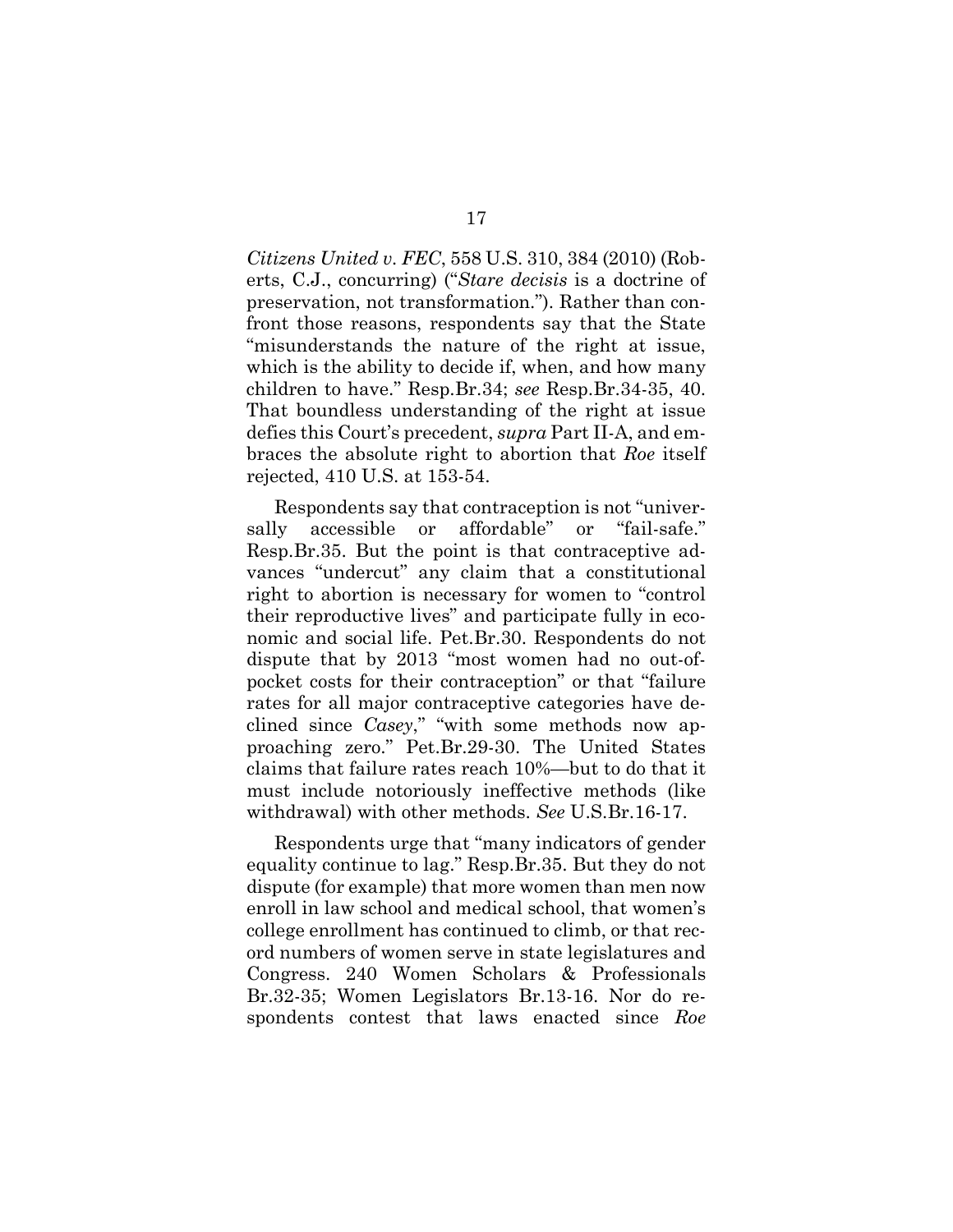"facilitate the ability of women to pursue both career success and a rich family life." Pet.Br.29; *see*  Pet.Br.34-35. Respondents fail even to mention the universality after *Casey* of safe-haven laws. Pet.Br.29. Yet those laws—along with adoption more broadly—alleviate what respondents say is the main reason for abortion: that a woman "cannot parent another child at the time." D. Ct. Dkt. 7 at 4 n.3 (TRO brief). And no sound evidence shows that women's advancement depends on abortion. *E.g.*, 240 Women Scholars & Professionals Br.17-35. If anything, the evidence suggests a correlation between abortion and both child poverty and declining happiness. *See id.* at 35-41.

## **C. Reliance Interests Do Not Support Retaining This Court's Abortion Precedents Or Embracing A Viability Rule.**

Reliance interests do not support retaining *Roe* and *Casey*. Pet.Br.31-36. A judicially imposed right to abortion does not raise any traditional form of reliance—as respondents do not dispute. Pet.Br.34; *see*  Ethics and Public Policy Center Br.10-11, 14-15. The reliance arguments that respondents make are unavailing. Resp.Br.36-41; *cf.* U.S.Br.18-19.

Respondents suggest that a right to abortion has "become embedded" in our "national culture" and that *Roe* and *Casey*'s "antiquity" supports retaining them. Resp.Br.36. But becoming "embedded" in our national culture at least means becoming "wide[ly] accept[ed]," *Dickerson v. United States*, 530 U.S. 428, 443 (2000) something that *Roe* and *Casey* have never achieved, Pet.Br.23-24. Abortion—as both a jurisprudential and policy matter—is as divisive and unsettled as ever. Pet.Br.23-24, 31-33. Here the passage of time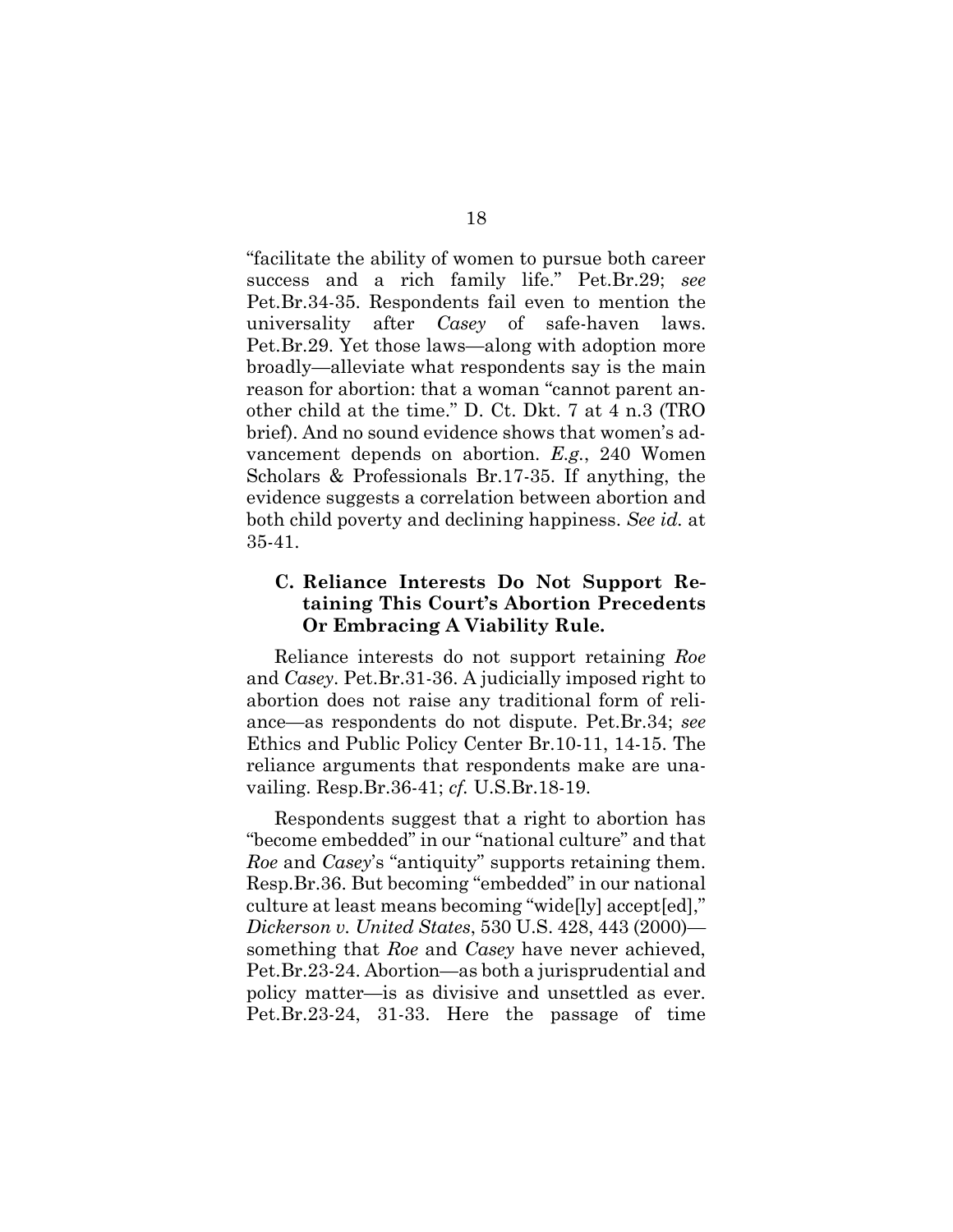("antiquity") shows the impossibility of a judicially managed right to abortion. *See* Pet.Br.22, 32.

Respondents also claim that it "is even truer today" (Resp.Br.37) that people have organized their lives "in reliance on the availability of abortion in the event that contraception should fail." *Casey*, 505 U.S. at 856. Respondents do not explain how that can be "truer today" when contraception is more effective and accessible than when *Casey* was decided. Pet.Br.29-30. And although unplanned pregnancies persist, Resp.Br.37, a reason for that is abortion's availability. 240 Women Scholars & Professionals Br.35-37. Contraceptive advances and the ubiquity of safe-haven laws undercut respondents' claims about the benefits of obtaining an abortion and the burdens of being denied one. Resp.Br.38-40. And powerful evidence rebuts respondents' assessment of those benefits and burdens. 240 Women Scholars & Professionals Br.17-41.

Respondents add that "the law has increasingly recognized that women's ability to control if, when, and how many children they have is critical to gender equality." Resp.Br.40. But the cases they cite do not rest on, require, or even involve a right to abortion, Resp.Br.40-41—which confirms that enforcing equality does not require such a right either. *Cf.* Pet.Br.17- 18 (explaining that—as respondents do not contest equal-protection principles cannot establish a right to abortion). Women's extensive political participation and share of the population ensure that they strongly influence public policy—and would do so without a judicially managed right to abortion. Women Legislators Br.19-20.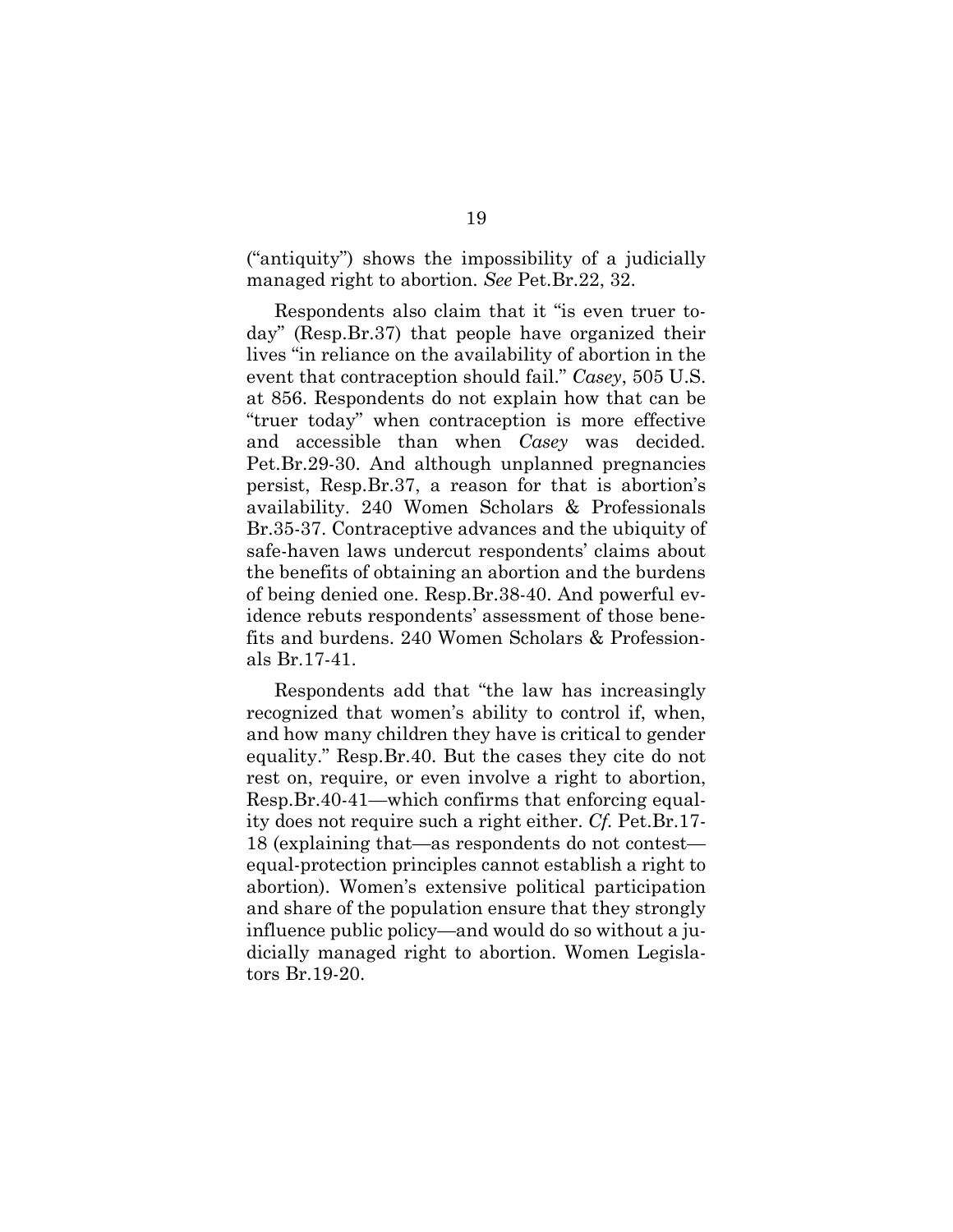Last, respondents claim that women have advanced only "incremental[ly]" under *Roe*, yet insist that a constitutional right to abortion is "critical" to women's advancement and that its absence would "shatter[ ]" women. Resp.Br.40-41. What a demeaning view of women. It is false, but not new. *Roe*'s author claimed that overruling *Roe* would "cast[ ] into darkness the hopes and visions" of "millions of women." *Webster v. Reproductive Health Services*, 492 U.S. 490, 557 (1989) (Blackmun, J., concurring in part and dissenting in part). That claim, picked up by respondents, boils down to the view that millions of women have a meaningful life only because 50 years ago seven men in *Roe* saved them from despair—and that women's success comes at the cost of ending innumerable human lives. That is the debased view that *Roe* and *Casey* have produced. It is time to get rid of them.

## **D. At Minimum This Court Should Reject A Viability Rule.**

Respondents do not dispute that the Act satisfies rational-basis review or that rational-basis review would provide effective "tools" for the Judiciary to "manage" legal challenges to abortion restrictions. Resp.Br.50; *see* Pet.Br.36-38. Respondents instead attack two alternatives to rational-basis review discussed in the State's brief. Resp.Br.41-50; *cf.* U.S.Br.29-32. The best way to resolve this case is, to be sure, to uphold the Act under rational-basis review. Pet.Br.45, 48. That standard is familiar to courts, easy to apply, and predictable. *E.g.*, *Box v. Planned Parenthood of Indiana & Kentucky, Inc.*, 139 S. Ct. 1780, 1781-82 (2019) (*per curiam*) (upholding law under that standard). Short of adopting rational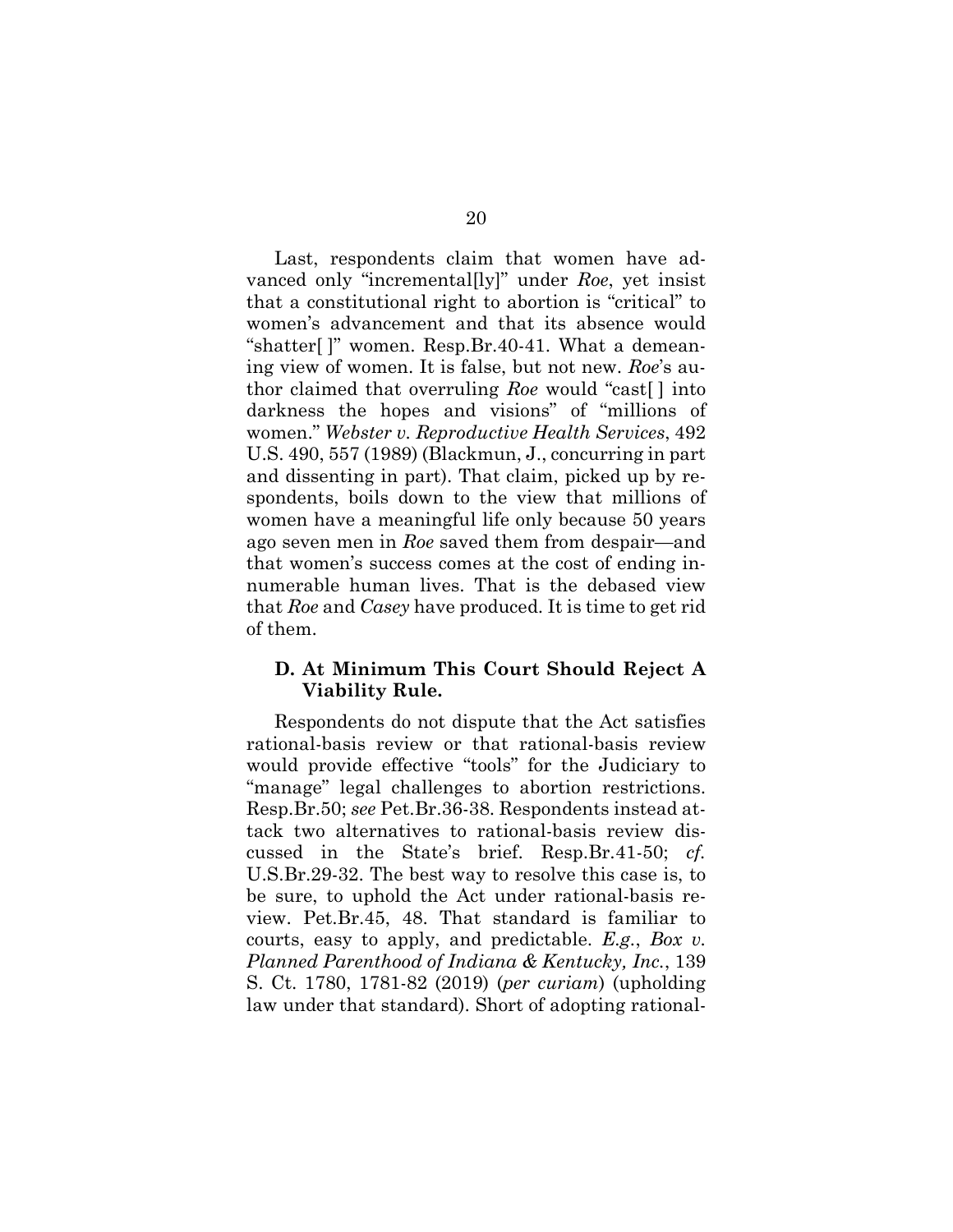basis review, however, the alternatives identified by the State are superior to a baseless, damaging, and arbitrary viability rule.

Respondents contend that holding that the Act satisfies any standard, but without specifying a standard, would leave litigants and the Judiciary "at sea." Resp.Br.43; *see* Resp.Br.43-45. But that is already so with the undue-burden standard. Upholding the Act as satisfying any level of scrutiny (including strict scrutiny) would not provide the clarity that rational-basis review would, but it would recognize that the State's interests are compelling at least by 15 weeks' gestation. *Contra Roe*, 410 U.S. at 163-64. Respondents add that if this Court holds that the State's interests are strong enough to support a prohibition at 15 weeks' gestation, then there is no way to say that the States' interests would not be strong enough at earlier stages. Resp.Br.43-45. But such line-drawing problems are already built into current caselaw. And saying that a State's interest becomes compelling at 15 weeks' gestation is just as plausible as saying that it becomes compelling at viability. Pet.Br.43-44. Finally, respondents argue that the Act does not satisfy strict scrutiny. Resp.Br.45. But respondents disregard the magnitude of the State's interests and the Act's focused scope. Pet.Br.46. Protecting unborn life and women's health are as compelling as "preserving public confidence in the integrity of the judiciary" an interest this Court has found compelling. *Williams-Yulee v. Florida Bar*, 575 U.S. 433, 444 (2015). By "restrict[ing]" only "a narrow slice of" abortions the small number that occur in the one week after 15 weeks' gestation and do not fall within the Act's life or health exceptions—the State has furthered its interests in a narrowly tailored way. *Id.* at 452.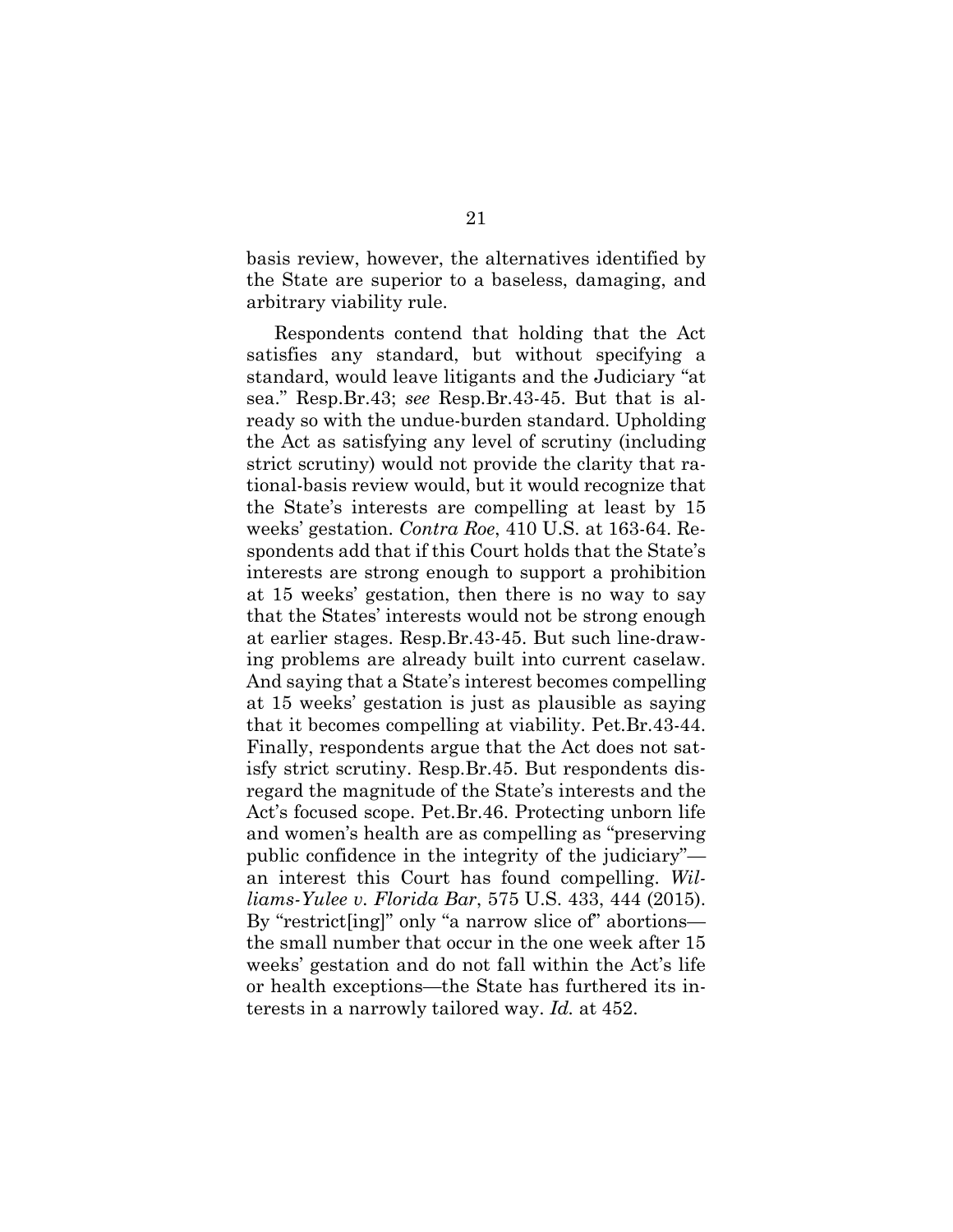In addressing the undue-burden standard, Resp.Br.47-50, respondents do not dispute that the Act would limit the availability of abortions in Mississippi by only a week or that a small fraction of abortions (at most 4.5%) occur in that week. Pet.Br.47-48. Respondents contend that upholding the Act under the undue-burden standard would supply "no limiting principle." Resp.Br.49. But that is an objection to the undue-burden standard itself. Respondents also claim that without a viability line this Court would have to "draw a new line in a purely legislative manner." Resp.Br.47. But *all* line-drawing here is legislative which is why the Judiciary should get out of the linedrawing business on abortion.

Respondents also fault the State's application of this Court's large-fraction test, calling the test a "rights-by-numbers test" that "is at odds with the recognition of constitutional rights in general." Resp.Br.47, 49. That is a powerful argument against the test this Court applies to facial challenges to abortion restrictions. But unless this Court rejects that test and the undue-burden standard, those standards apply—and 4.5% is not a large fraction. The Act leaves an ample window for each woman in that small group to obtain an abortion earlier. If the United States is right that the Act must fall because the fraction is 100% (and would be 100% in every case), U.S.Br.30-31, that is another reason to reject *Casey*. Pet.Br.48.

\* \* \*

As precedent, *Roe* and *Casey* may have "fiat value"—force because of the "high authority" that issued them. Robert H. Jackson, Decisional Law and *Stare Decisis*, 30 A.B.A.J. 334, 334 (1944). But they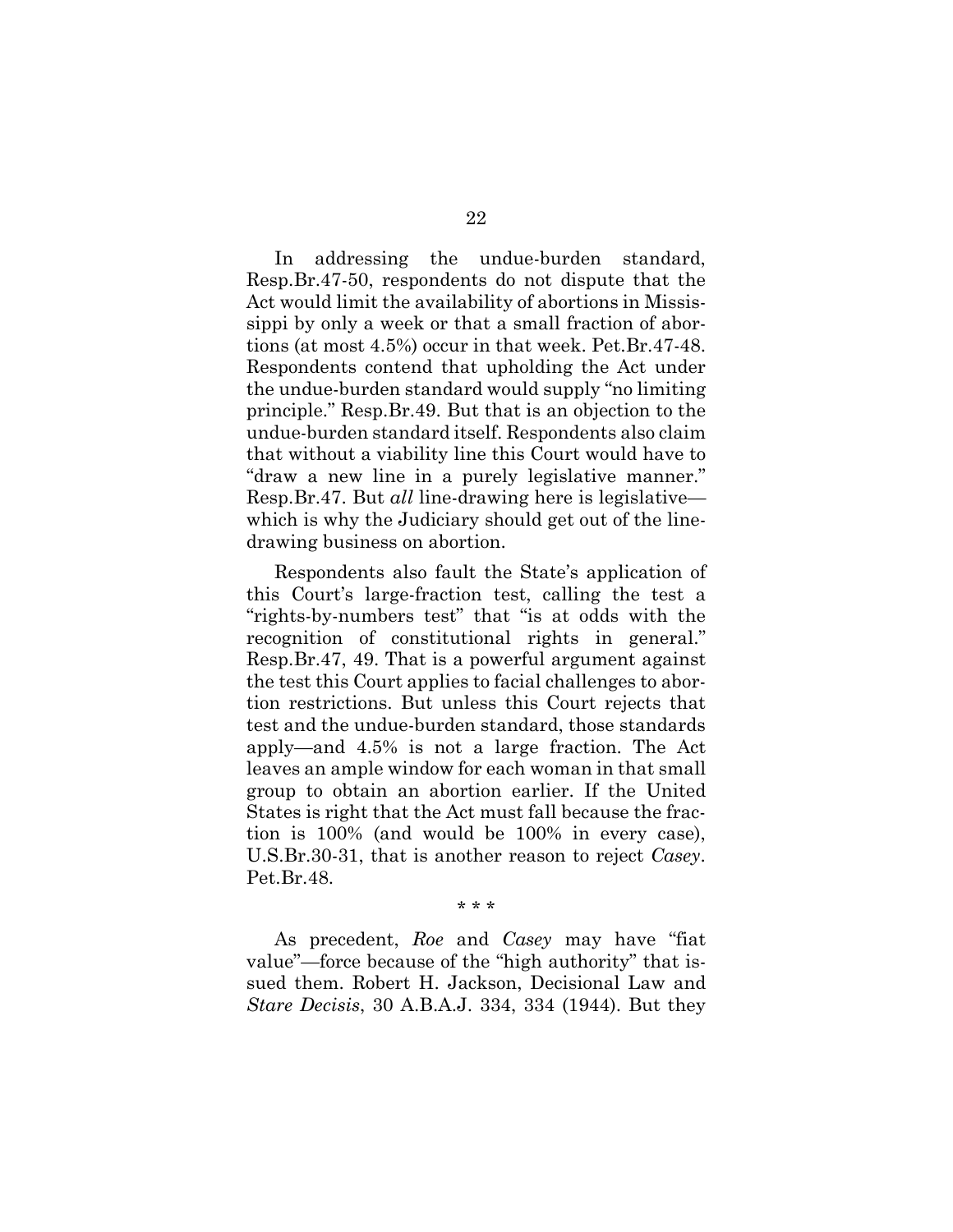have no "intrinsic value based on individual quality." *Ibid.* That is why respondents' defense of a constitutional right to abortion must rely not on what the Constitution means but on what *Casey* said. This feature animates respondents' final tactic for pushing this Court to hold onto *Roe* and *Casey*: claims of "fallout," "chaos," "upheaval," and more—if this Court returns this issue to the people. Resp.Br.45, 46.

Those claims reflect the dark, zero-sum mindset that this Court's abortion jurisprudence has encouraged. *Cf.* Glendon/Snead Br.27-29. Respondents' dim view of the American people is not the one the Constitution embraces. On hard issue after hard issue, the democratic process and the people make this country work. The Constitution—established by and for the people—entrusts the people to find solutions on this important issue that "affect[s] everyone." Women Legislators Br.4; *see* Christian Legal Society Br.4-11. Respondents' claims also reflect the warped view of the judicial role that *Roe* and *Casey* have generated: the idea that it is the courts' job to superintend—and take sides on—a debated matter of policy on which the Constitution is silent. The Constitution did not establish a Judiciary that would deliver on such "sinister expectations"; it established a Judiciary that would uphold what "the people ... declared in the Constitution." The Federalist No. 78 (Hamilton).

Respondents proclaim that there "are no halfmeasures here." Resp.Br.50. It is true that the Judiciary cannot provide a workable half measure—it cannot produce an enduring compromise. But the people can. When this Court returns this issue to the people, the people can debate, adapt, and find workable solutions. It will be hard for the people too, but under the